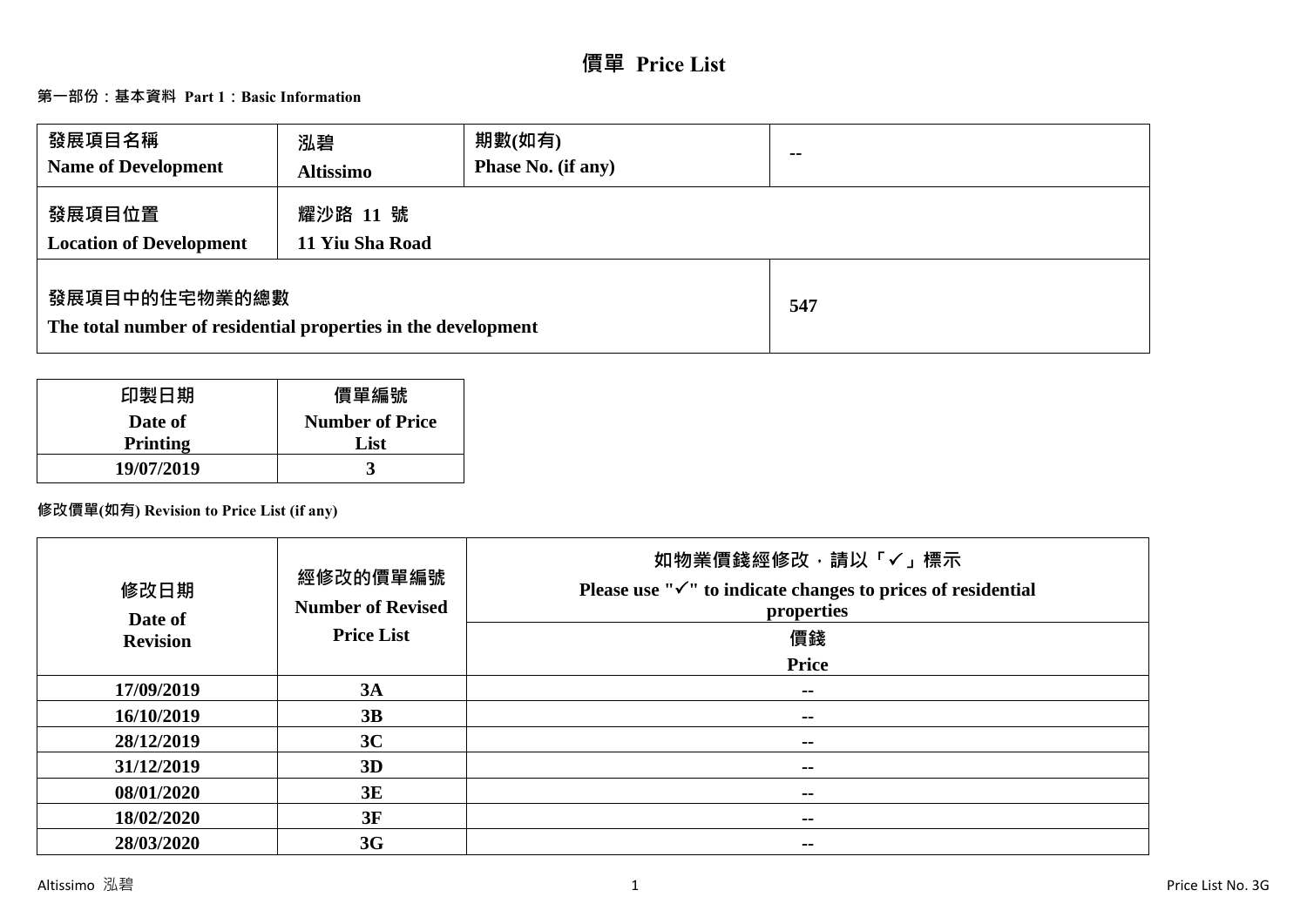# 第二部份:面積及售價資料 Part 2: Information on Area and Price

| Description of Residential | 物業的描述<br>Property |              | 實用面積<br>(包括露台, 工作平台及陽台 如有)<br>平方米(平方呎)                                                                | 售價(元)      | 實用面積<br>每平方米/呎售價<br>元·每平方米                                                     |                                            |                     |    | 其他指明項目的面積(不計算入實用面積)             | 平方米(平方呎)<br>sq. metre (sq. ft.) |                         |            | Area of other specified items (Not included in the Saleable Area) |               |            |
|----------------------------|-------------------|--------------|-------------------------------------------------------------------------------------------------------|------------|--------------------------------------------------------------------------------|--------------------------------------------|---------------------|----|---------------------------------|---------------------------------|-------------------------|------------|-------------------------------------------------------------------|---------------|------------|
| 大廈名稱<br>Block<br>Name      | 樓層<br>Floor       | 單位<br>Unit   | Saleable Area<br>(including balcony, utility platform and<br>verandah, if any)<br>sq. metre (sq. ft.) | Price (\$) | (元·每平方呎)<br>Unit Rate of Saleable Area<br>\$ per sq. metre<br>$$$ per sq. ft.) | 空調機房<br>Air-<br>Conditioning<br>plant room | 窗台<br>Bay<br>window | 閣樓 | 平台<br>Cockloft Flat roof Garden | 花園                              | 停車位<br>Parking<br>space | 天台<br>Roof | 梯屋<br>Stairhood                                                   | 前庭<br>Terrace | 庭院<br>Yard |
| T1                         |                   | $\mathsf{C}$ | 44.154 (475)<br>露台 Balcony: 2.000 (22);<br>工作平台 Utility Platform: 1.500 (16)                          | 8,796,000  | 199,212 (18,518)                                                               |                                            |                     |    |                                 |                                 |                         |            |                                                                   |               |            |
| T1                         |                   | $\mathbf F$  | 80.725 (869)<br>露台 Balcony: 2.825 (30);<br>工作平台 Utility Platform: 1.500 (16)                          | 15,797,000 | 195,689 (18,178)                                                               |                                            |                     |    |                                 |                                 |                         |            |                                                                   |               |            |
| T <sub>1</sub>             |                   | H            | 81.029 (872)<br>露台 Balcony: 2.907 (31);<br>工作平台 Utility Platform: 1.500 (16)                          | 16,215,000 | 200,114 (18,595)                                                               |                                            |                     |    |                                 |                                 |                         |            |                                                                   |               |            |
| T1                         | 2                 | $\mathbf C$  | 44.154 (475)<br>露台 Balcony: 2.000 (22);<br>工作平台 Utility Platform: 1.500 (16)                          | 8,814,000  | 199,620 (18,556)                                                               |                                            |                     |    |                                 |                                 |                         |            |                                                                   |               |            |
| T1                         | 2                 | $\mathbf{F}$ | 80.725 (869)<br>露台 Balcony: 2.825 (30);<br>工作平台 Utility Platform: 1.500 (16)                          | 15,828,000 | 196,073 (18,214)                                                               |                                            |                     |    |                                 |                                 |                         |            |                                                                   |               |            |
| T1                         | $\overline{2}$    | H            | 81.029 (872)<br>露台 Balcony: 2.907 (31);<br>工作平台 Utility Platform: 1.500 (16)                          | 16,248,000 | 200,521 (18,633)                                                               |                                            |                     |    |                                 |                                 |                         |            |                                                                   |               |            |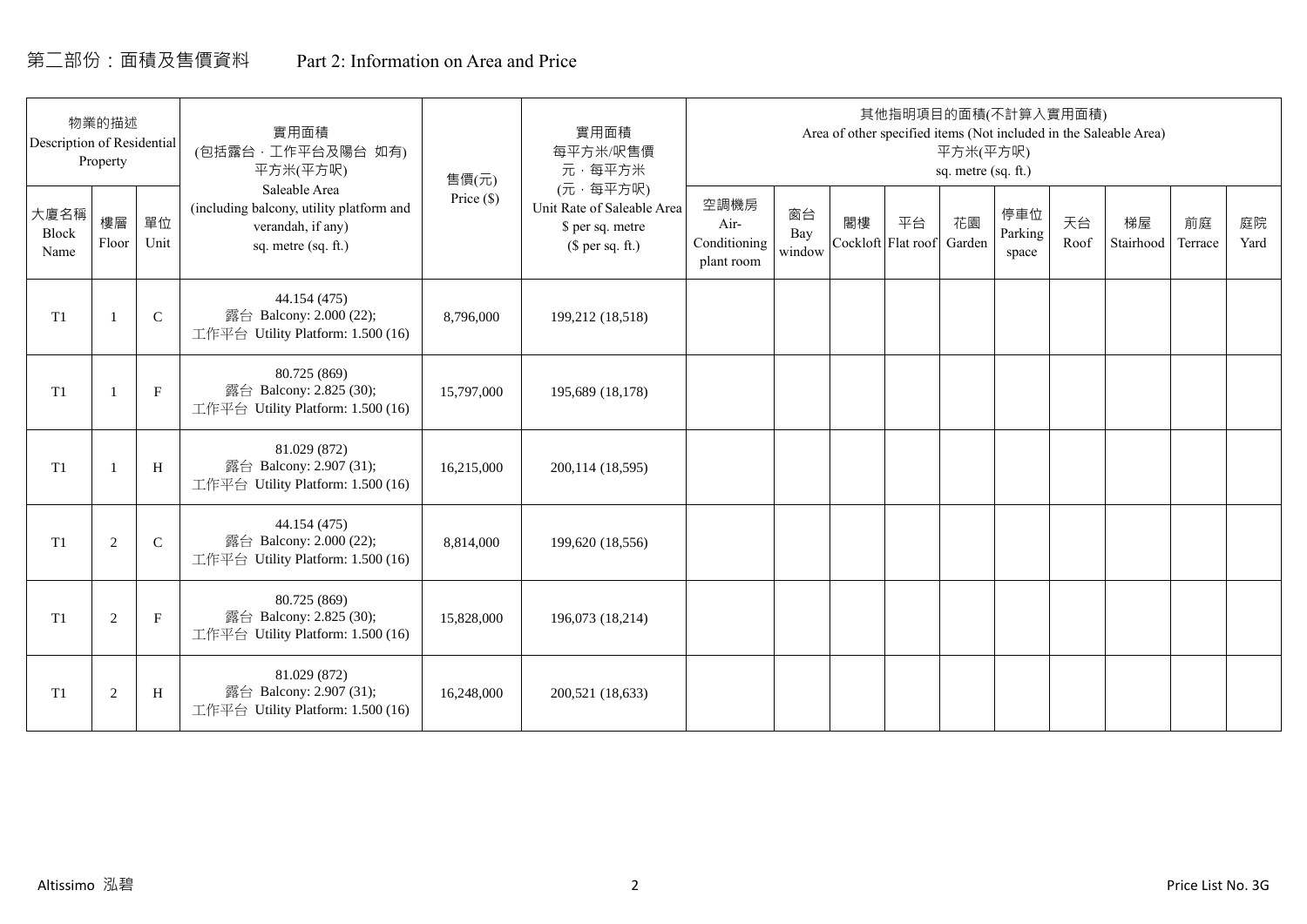| Description of Residential | 物業的描述<br>Property |              | 實用面積<br>(包括露台,工作平台及陽台 如有)<br>平方米(平方呎)                                                                 | 售價(元)      | 實用面積<br>每平方米/呎售價<br>元·每平方米                                                     |                                            |                     |                          |    | 平方米(平方呎)<br>sq. metre (sq. ft.) | 其他指明項目的面積(不計算入實用面積)     |            | Area of other specified items (Not included in the Saleable Area) |               |            |
|----------------------------|-------------------|--------------|-------------------------------------------------------------------------------------------------------|------------|--------------------------------------------------------------------------------|--------------------------------------------|---------------------|--------------------------|----|---------------------------------|-------------------------|------------|-------------------------------------------------------------------|---------------|------------|
| 大廈名稱<br>Block<br>Name      | 樓層<br>Floor       | 單位<br>Unit   | Saleable Area<br>(including balcony, utility platform and<br>verandah, if any)<br>sq. metre (sq. ft.) | Price (\$) | (元·每平方呎)<br>Unit Rate of Saleable Area<br>\$ per sq. metre<br>$$$ per sq. ft.) | 空調機房<br>Air-<br>Conditioning<br>plant room | 窗台<br>Bay<br>window | 閣樓<br>Cockloft Flat roof | 平台 | 花園<br>Garden                    | 停車位<br>Parking<br>space | 天台<br>Roof | 梯屋<br>Stairhood                                                   | 前庭<br>Terrace | 庭院<br>Yard |
| T <sub>1</sub>             | 3                 | $\mathsf{C}$ | 44.154 (475)<br>露台 Balcony: 2.000 (22);<br>工作平台 Utility Platform: 1.500 (16)                          | 8,830,000  | 199,982 (18,589)                                                               |                                            |                     |                          |    |                                 |                         |            |                                                                   |               |            |
| T <sub>1</sub>             | 3                 | $_{\rm F}$   | 80.725 (869)<br>露台 Balcony: 2.825 (30);<br>工作平台 Utility Platform: 1.500 (16)                          | 15,860,000 | 196,469 (18,251)                                                               |                                            |                     |                          |    |                                 |                         |            |                                                                   |               |            |
| T1                         | 3                 | H            | 81.029 (872)<br>露台 Balcony: 2.907 (31);<br>工作平台 Utility Platform: 1.500 (16)                          | 16,280,000 | 200,916 (18,670)                                                               |                                            |                     |                          |    |                                 |                         |            |                                                                   |               |            |
| T1                         | 5                 | $\mathsf{C}$ | 44.154 (475)<br>露台 Balcony: 2.000 (22);<br>工作平台 Utility Platform: 1.500 (16)                          | 8,848,000  | 200,390 (18,627)                                                               |                                            |                     |                          |    |                                 |                         |            |                                                                   |               |            |
| T1                         | 5                 | H            | 81.029 (872)<br>露台 Balcony: 2.907 (31);<br>工作平台 Utility Platform: 1.500 (16)                          | 16,427,000 | 202,730 (18,838)                                                               |                                            |                     |                          |    |                                 |                         |            |                                                                   |               |            |
| T <sub>1</sub>             | 6                 | $\mathsf{C}$ | 44.154 (475)<br>露台 Balcony: 2.000 (22);<br>工作平台 Utility Platform: 1.500 (16)                          | 8,883,000  | 201,182 (18,701)                                                               |                                            |                     |                          |    |                                 |                         |            |                                                                   |               |            |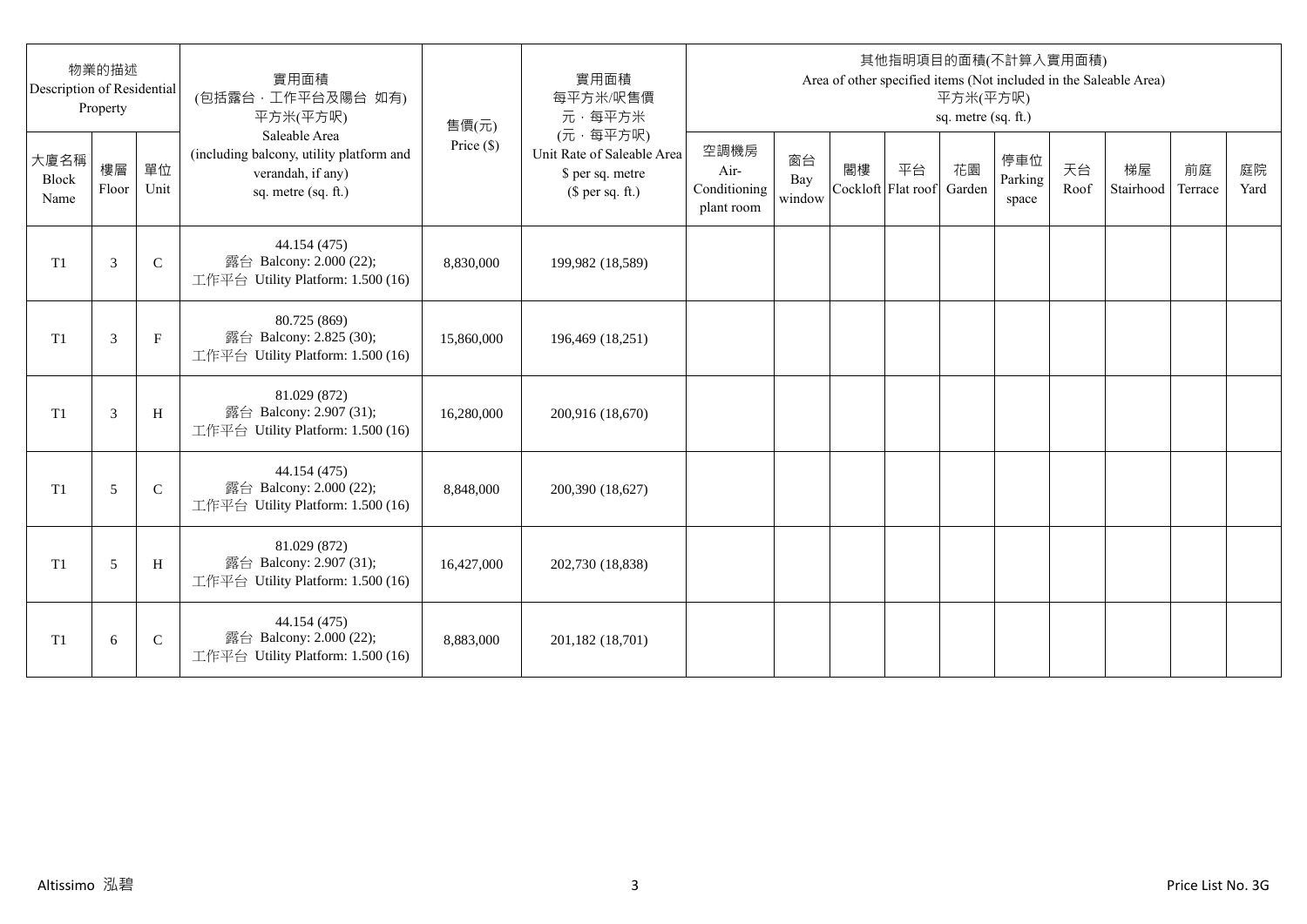| Description of Residential | 物業的描述<br>Property |              | 實用面積<br>(包括露台,工作平台及陽台 如有)<br>平方米(平方呎)                                                                 | 售價(元)      | 實用面積<br>每平方米/呎售價<br>元·每平方米                                                     |                                            |                     |                          |    | 平方米(平方呎)<br>sq. metre (sq. ft.) | 其他指明項目的面積(不計算入實用面積)     |            | Area of other specified items (Not included in the Saleable Area) |               |            |
|----------------------------|-------------------|--------------|-------------------------------------------------------------------------------------------------------|------------|--------------------------------------------------------------------------------|--------------------------------------------|---------------------|--------------------------|----|---------------------------------|-------------------------|------------|-------------------------------------------------------------------|---------------|------------|
| 大廈名稱<br>Block<br>Name      | 樓層<br>Floor       | 單位<br>Unit   | Saleable Area<br>(including balcony, utility platform and<br>verandah, if any)<br>sq. metre (sq. ft.) | Price (\$) | (元·每平方呎)<br>Unit Rate of Saleable Area<br>\$ per sq. metre<br>$$$ per sq. ft.) | 空調機房<br>Air-<br>Conditioning<br>plant room | 窗台<br>Bay<br>window | 閣樓<br>Cockloft Flat roof | 平台 | 花園<br>Garden                    | 停車位<br>Parking<br>space | 天台<br>Roof | 梯屋<br>Stairhood                                                   | 前庭<br>Terrace | 庭院<br>Yard |
| T <sub>1</sub>             | 6                 | H            | 81.029 (872)<br>露台 Balcony: 2.907 (31);<br>工作平台 Utility Platform: 1.500 (16)                          | 16,493,000 | 203,544 (18,914)                                                               |                                            |                     |                          |    |                                 |                         |            |                                                                   |               |            |
| T <sub>1</sub>             | 7                 | $\mathsf{C}$ | 44.154 (475)<br>露台 Balcony: 2.000 (22);<br>工作平台 Utility Platform: 1.500 (16)                          | 9,813,000  | 222,245 (20,659)                                                               |                                            |                     |                          |    |                                 |                         |            |                                                                   |               |            |
| T1                         | $\overline{7}$    | H            | 81.029 (872)<br>露台 Balcony: 2.907 (31);<br>工作平台 Utility Platform: 1.500 (16)                          | 16,893,000 | 208,481 (19,373)                                                               |                                            |                     |                          |    |                                 |                         |            |                                                                   |               |            |
| T1                         | 8                 | $\mathsf{C}$ | 44.154 (475)<br>露台 Balcony: 2.000 (22);<br>工作平台 Utility Platform: 1.500 (16)                          | 9,960,000  | 225,574 (20,968)                                                               |                                            |                     |                          |    |                                 |                         |            |                                                                   |               |            |
| T1                         | 8                 | H            | 81.029 (872)<br>露台 Balcony: 2.907 (31);<br>工作平台 Utility Platform: 1.500 (16)                          | 17,486,000 | 215,799 (20,053)                                                               |                                            |                     |                          |    |                                 |                         |            |                                                                   |               |            |
| T <sub>1</sub>             | 9                 | $\mathsf{C}$ | 44.154 (475)<br>露台 Balcony: 2.000 (22);<br>工作平台 Utility Platform: 1.500 (16)                          | 9,960,000  | 225,574 (20,968)                                                               |                                            |                     |                          |    |                                 |                         |            |                                                                   |               |            |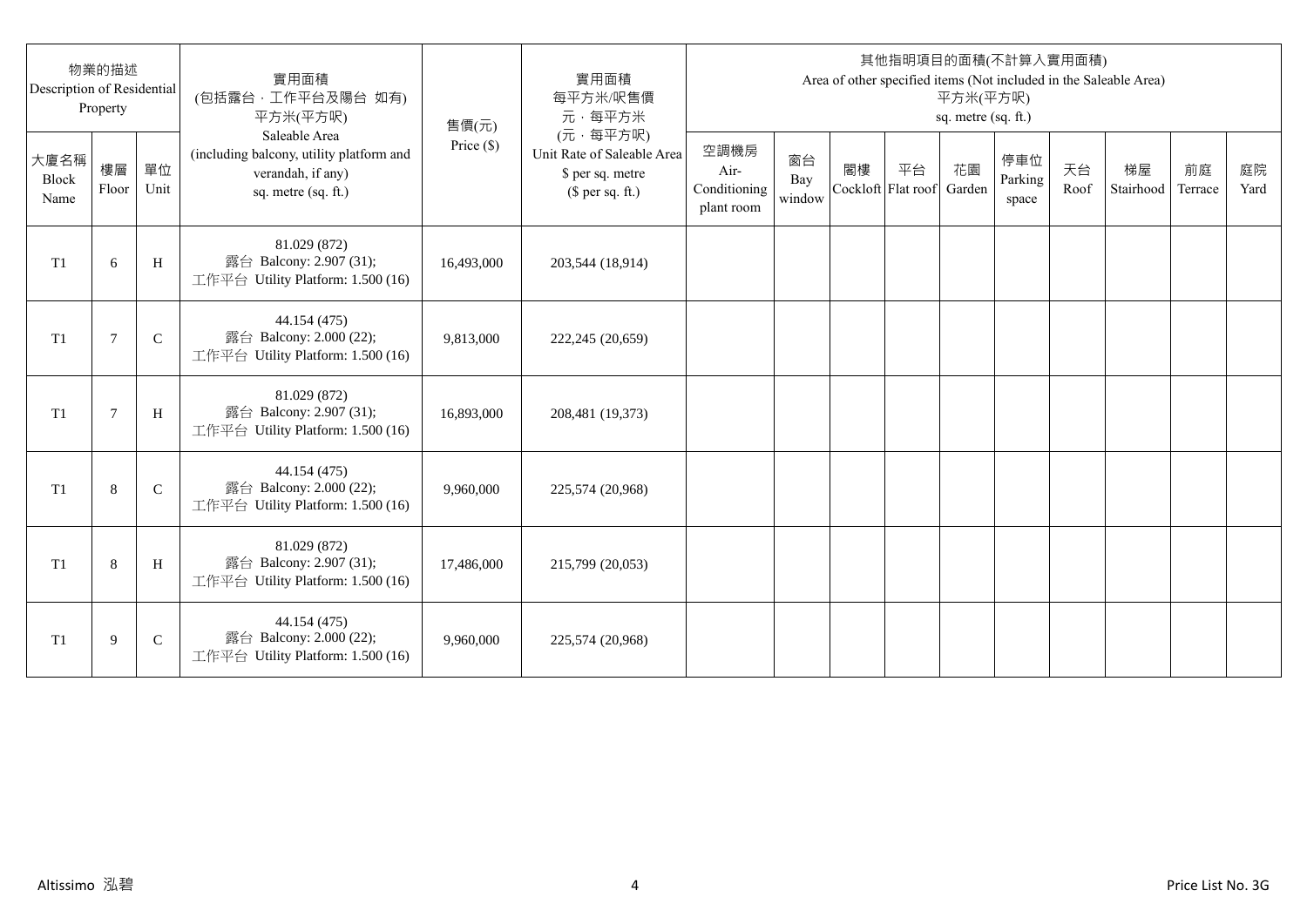| Description of Residential | 物業的描述<br>Property |              | 實用面積<br>(包括露台,工作平台及陽台 如有)<br>平方米(平方呎)                                                                 | 售價(元)      | 實用面積<br>每平方米/呎售價<br>元·每平方米                                                     |                                            |                     |    |                          | 平方米(平方呎)<br>sq. metre (sq. ft.) | 其他指明項目的面積(不計算入實用面積)     |            | Area of other specified items (Not included in the Saleable Area) |               |            |
|----------------------------|-------------------|--------------|-------------------------------------------------------------------------------------------------------|------------|--------------------------------------------------------------------------------|--------------------------------------------|---------------------|----|--------------------------|---------------------------------|-------------------------|------------|-------------------------------------------------------------------|---------------|------------|
| 大廈名稱<br>Block<br>Name      | 樓層<br>Floor       | 單位<br>Unit   | Saleable Area<br>(including balcony, utility platform and<br>verandah, if any)<br>sq. metre (sq. ft.) | Price (\$) | (元·每平方呎)<br>Unit Rate of Saleable Area<br>\$ per sq. metre<br>$$$ per sq. ft.) | 空調機房<br>Air-<br>Conditioning<br>plant room | 窗台<br>Bay<br>window | 閣樓 | 平台<br>Cockloft Flat roof | 花園<br>Garden                    | 停車位<br>Parking<br>space | 天台<br>Roof | 梯屋<br>Stairhood                                                   | 前庭<br>Terrace | 庭院<br>Yard |
| T <sub>1</sub>             | 9                 | H            | 81.029 (872)<br>露台 Balcony: 2.907 (31);<br>工作平台 Utility Platform: 1.500 (16)                          | 17,486,000 | 215,799 (20,053)                                                               |                                            |                     |    |                          |                                 |                         |            |                                                                   |               |            |
| T <sub>1</sub>             | 10                | $\mathsf{C}$ | 44.154 (475)<br>露台 Balcony: 2.000 (22);<br>工作平台 Utility Platform: 1.500 (16)                          | 10,055,000 | 227,726 (21,168)                                                               |                                            |                     |    |                          |                                 |                         |            |                                                                   |               |            |
| T1                         | 10                | H            | 81.029 (872)<br>露台 Balcony: 2.907 (31);<br>工作平台 Utility Platform: 1.500 (16)                          | 17,545,000 | 216,527 (20,120)                                                               |                                            |                     |    |                          |                                 |                         |            |                                                                   |               |            |
| T1                         | 11                | $\mathbf C$  | 44.154 (475)<br>露台 Balcony: 2.000 (22);<br>工作平台 Utility Platform: 1.500 (16)                          | 10,199,000 | 230,987 (21,472)                                                               |                                            |                     |    |                          |                                 |                         |            |                                                                   |               |            |
| T1                         | -11               | H            | 81.029 (872)<br>露台 Balcony: 2.907 (31);<br>工作平台 Utility Platform: 1.500 (16)                          | 17,705,000 | 218,502 (20,304)                                                               |                                            |                     |    |                          |                                 |                         |            |                                                                   |               |            |
| T <sub>1</sub>             | 12                | $\mathsf{C}$ | 44.154 (475)<br>露台 Balcony: 2.000 (22);<br>工作平台 Utility Platform: 1.500 (16)                          | 10,448,000 | 236,626 (21,996)                                                               |                                            |                     |    |                          |                                 |                         |            |                                                                   |               |            |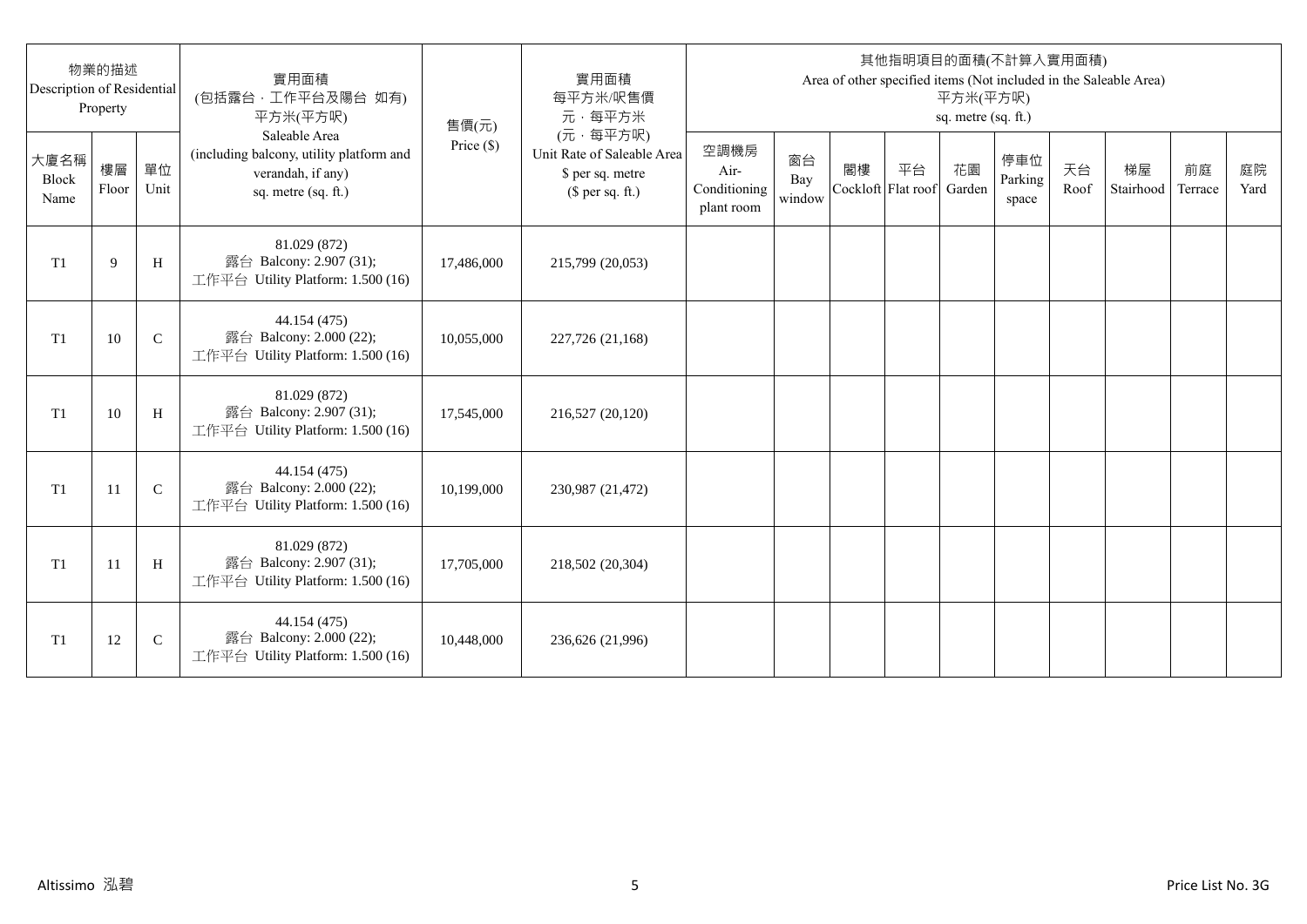| Description of Residential | 物業的描述<br>Property |              | 實用面積<br>(包括露台,工作平台及陽台 如有)<br>平方米(平方呎)                                                                 | 售價(元)      | 實用面積<br>每平方米/呎售價<br>元·每平方米                                                     |                                            |                     |                          |    | 平方米(平方呎)<br>sq. metre (sq. ft.) | 其他指明項目的面積(不計算入實用面積)     |            | Area of other specified items (Not included in the Saleable Area) |               |            |
|----------------------------|-------------------|--------------|-------------------------------------------------------------------------------------------------------|------------|--------------------------------------------------------------------------------|--------------------------------------------|---------------------|--------------------------|----|---------------------------------|-------------------------|------------|-------------------------------------------------------------------|---------------|------------|
| 大廈名稱<br>Block<br>Name      | 樓層<br>Floor       | 單位<br>Unit   | Saleable Area<br>(including balcony, utility platform and<br>verandah, if any)<br>sq. metre (sq. ft.) | Price (\$) | (元·每平方呎)<br>Unit Rate of Saleable Area<br>\$ per sq. metre<br>$$$ per sq. ft.) | 空調機房<br>Air-<br>Conditioning<br>plant room | 窗台<br>Bay<br>window | 閣樓<br>Cockloft Flat roof | 平台 | 花園<br>Garden                    | 停車位<br>Parking<br>space | 天台<br>Roof | 梯屋<br>Stairhood                                                   | 前庭<br>Terrace | 庭院<br>Yard |
| T1                         | 12                | H            | 81.029 (872)<br>露台 Balcony: 2.907 (31);<br>工作平台 Utility Platform: 1.500 (16)                          | 17,956,000 | 221,600 (20,592)                                                               |                                            |                     |                          |    |                                 |                         |            |                                                                   |               |            |
| T1                         | 15                | $\mathsf{C}$ | 44.154 (475)<br>露台 Balcony: 2.000 (22);<br>工作平台 Utility Platform: 1.500 (16)                          | 10,644,000 | 241,065 (22,408)                                                               |                                            |                     |                          |    |                                 |                         |            |                                                                   |               |            |
| T1                         | 15                | H            | 81.029 (872)<br>露台 Balcony: 2.907 (31);<br>工作平台 Utility Platform: 1.500 (16)                          | 18,293,000 | 225,759 (20,978)                                                               |                                            |                     |                          |    |                                 |                         |            |                                                                   |               |            |
| T <sub>2</sub>             | 3                 | A            | 81.620 (879)<br>露台 Balcony: 2.931 (32);<br>工作平台 Utility Platform: 1.500 (16)                          | 16,089,000 | 197, 121 (18, 304)                                                             |                                            |                     |                          |    |                                 |                         |            |                                                                   |               |            |
| T <sub>2</sub>             | 5                 | A            | 81.620 (879)<br>露台 Balcony: 2.931 (32);<br>工作平台 Utility Platform: 1.500 (16)                          | 16,293,000 | 199,620 (18,536)                                                               |                                            |                     |                          |    |                                 |                         |            |                                                                   |               |            |
| T <sub>3</sub>             |                   | A            | 76.972 (829)<br>露台 Balcony: 2.770 (30);<br>工作平台 Utility Platform: 1.500 (16)                          | 15,754,000 | 204,672 (19,004)                                                               |                                            |                     |                          |    |                                 |                         |            |                                                                   |               |            |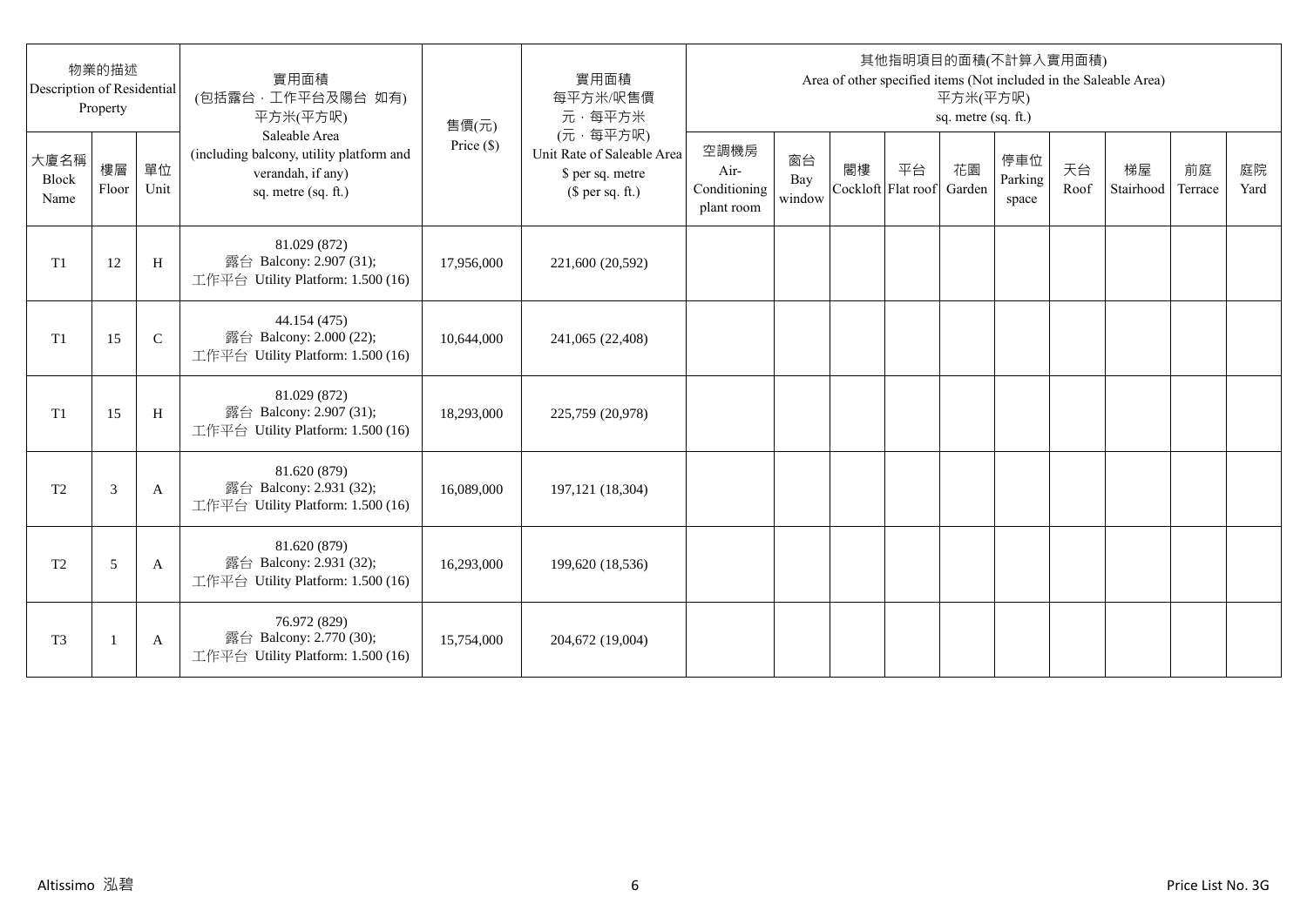| Description of Residential | 物業的描述<br>Property |               | 實用面積<br>(包括露台,工作平台及陽台 如有)<br>平方米(平方呎)                                                                 | 售價(元)      | 實用面積<br>每平方米/呎售價<br>元·每平方米                                                     |                                            |                     |                          |               | 平方米(平方呎)<br>sq. metre (sq. ft.) | 其他指明項目的面積(不計算入實用面積)     |            | Area of other specified items (Not included in the Saleable Area) |               |            |
|----------------------------|-------------------|---------------|-------------------------------------------------------------------------------------------------------|------------|--------------------------------------------------------------------------------|--------------------------------------------|---------------------|--------------------------|---------------|---------------------------------|-------------------------|------------|-------------------------------------------------------------------|---------------|------------|
| 大廈名稱<br>Block<br>Name      | 樓層<br>Floor       | 單位<br>Unit    | Saleable Area<br>(including balcony, utility platform and<br>verandah, if any)<br>sq. metre (sq. ft.) | Price (\$) | (元·每平方呎)<br>Unit Rate of Saleable Area<br>\$ per sq. metre<br>$$$ per sq. ft.) | 空調機房<br>Air-<br>Conditioning<br>plant room | 窗台<br>Bay<br>window | 閣樓<br>Cockloft Flat roof | 平台            | 花園<br>Garden                    | 停車位<br>Parking<br>space | 天台<br>Roof | 梯屋<br>Stairhood                                                   | 前庭<br>Terrace | 庭院<br>Yard |
| T <sub>3</sub>             | $\mathbf{1}$      | $\mathsf{C}$  | 81.348 (876)<br>露台 Balcony: 2.898 (31);<br>工作平台 Utility Platform: 1.500 (16)                          | 15,757,000 | 193,699 (17,987)                                                               |                                            |                     |                          | 4.411<br>(47) |                                 |                         |            |                                                                   |               |            |
| T <sub>3</sub>             | $\sqrt{2}$        | A             | 76.972 (829)<br>露台 Balcony: 2.770 (30);<br>工作平台 Utility Platform: 1.500 (16)                          | 15,785,000 | 205,075 (19,041)                                                               |                                            |                     |                          |               |                                 |                         |            |                                                                   |               |            |
| T <sub>3</sub>             | 2                 | $\mathcal{C}$ | 81.348 (876)<br>露台 Balcony: 2.898 (31);<br>工作平台 Utility Platform: 1.500 (16)                          | 15,788,000 | 194,080 (18,023)                                                               |                                            |                     |                          |               |                                 |                         |            |                                                                   |               |            |
| T <sub>3</sub>             | 3                 | $\mathcal{C}$ | 81.348 (876)<br>露台 Balcony: 2.898 (31);<br>工作平台 Utility Platform: 1.500 (16)                          | 15,990,000 | 196,563 (18,253)                                                               |                                            |                     |                          |               |                                 |                         |            |                                                                   |               |            |
| T <sub>3</sub>             | 5                 | $\mathsf{C}$  | 81.348 (876)<br>露台 Balcony: 2.898 (31);<br>工作平台 Utility Platform: 1.500 (16)                          | 16,295,000 | 200,312 (18,602)                                                               |                                            |                     |                          |               |                                 |                         |            |                                                                   |               |            |
| T <sub>3</sub>             | 6                 | $\mathsf{C}$  | 81.348 (876)<br>露台 Balcony: 2.898 (31);<br>工作平台 Utility Platform: 1.500 (16)                          | 16,631,000 | 204,443 (18,985)                                                               |                                            |                     |                          |               |                                 |                         |            |                                                                   |               |            |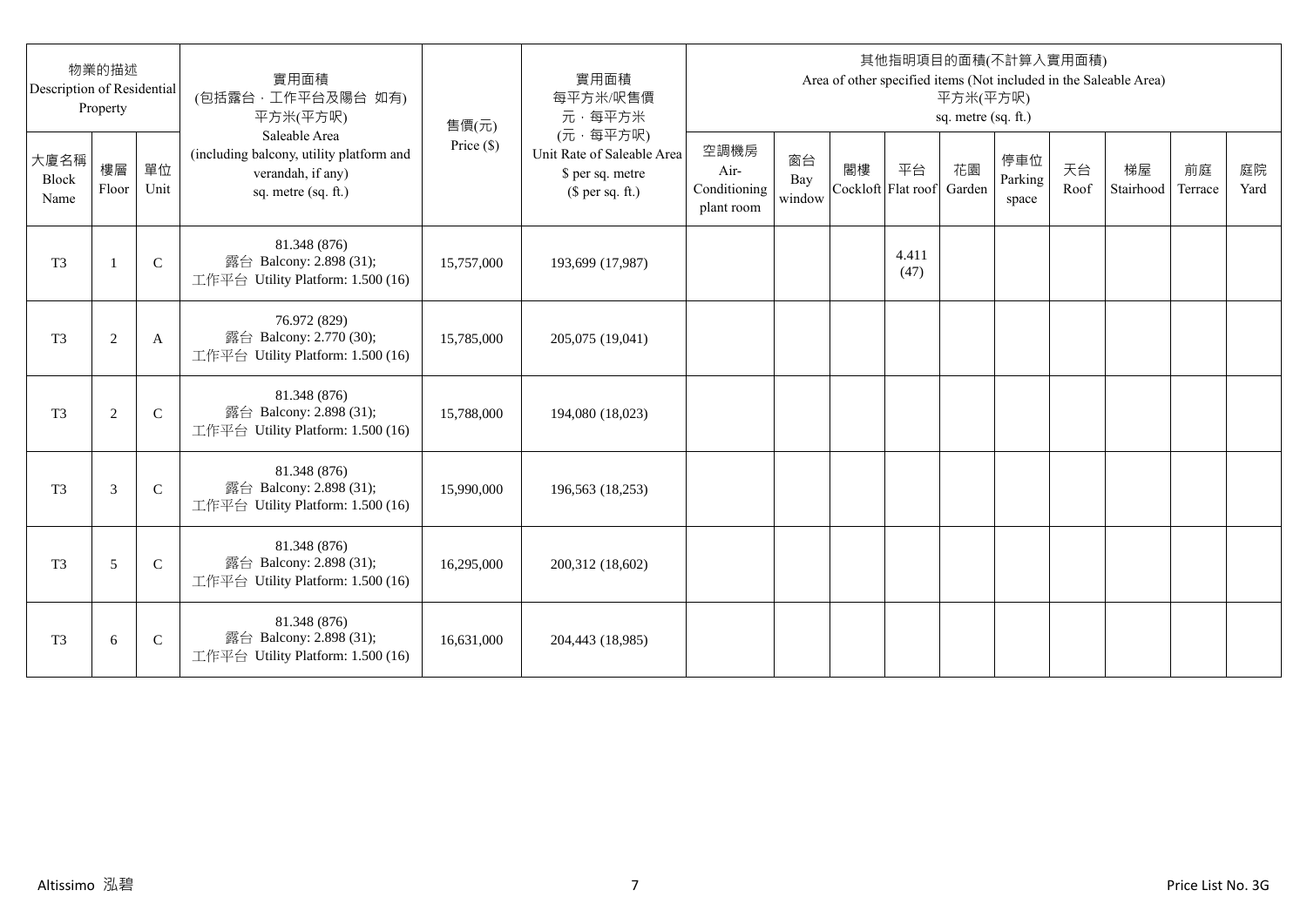| Description of Residential | 物業的描述<br>Property |              | 實用面積<br>(包括露台,工作平台及陽台 如有)<br>平方米(平方呎)                                                                 | 售價(元)        | 實用面積<br>每平方米/呎售價<br>元·每平方米                                                     |                                            |                     |                          |    | 平方米(平方呎)<br>sq. metre (sq. ft.) | 其他指明項目的面積(不計算入實用面積)     |            | Area of other specified items (Not included in the Saleable Area) |               |            |
|----------------------------|-------------------|--------------|-------------------------------------------------------------------------------------------------------|--------------|--------------------------------------------------------------------------------|--------------------------------------------|---------------------|--------------------------|----|---------------------------------|-------------------------|------------|-------------------------------------------------------------------|---------------|------------|
| 大廈名稱<br>Block<br>Name      | 樓層<br>Floor       | 單位<br>Unit   | Saleable Area<br>(including balcony, utility platform and<br>verandah, if any)<br>sq. metre (sq. ft.) | Price $(\$)$ | (元·每平方呎)<br>Unit Rate of Saleable Area<br>\$ per sq. metre<br>$$$ per sq. ft.) | 空調機房<br>Air-<br>Conditioning<br>plant room | 窗台<br>Bay<br>window | 閣樓<br>Cockloft Flat roof | 平台 | 花園<br>Garden                    | 停車位<br>Parking<br>space | 天台<br>Roof | 梯屋<br>Stairhood                                                   | 前庭<br>Terrace | 庭院<br>Yard |
| T <sub>3</sub>             | 7                 | $\mathsf{C}$ | 81.348 (876)<br>露台 Balcony: 2.898 (31);<br>工作平台 Utility Platform: 1.500 (16)                          | 17,554,000   | 215,789 (20,039)                                                               |                                            |                     |                          |    |                                 |                         |            |                                                                   |               |            |
| T <sub>5</sub>             | -1                | A            | 79.371 (854)<br>露台 Balcony: 2.851 (31);<br>工作平台 Utility Platform: 1.500 (16)                          | 14,591,000   | 183,833 (17,085)                                                               |                                            |                     |                          |    |                                 |                         |            |                                                                   |               |            |
| H17-H18                    | $\mathbf{1}$      | $H17-B$      | 25.446 (274)<br>露台 Balcony: 2.000 (22);<br>工作平台 Utility Platform: 0.000 (0)                           | 6,565,000    | 257,997 (23,960)                                                               |                                            |                     |                          |    |                                 |                         |            |                                                                   |               |            |
| H17-H18                    | 2                 | $H17-A$      | 45.396 (489)<br>露台 Balcony: 2.000 (22);<br>工作平台 Utility Platform: 0.000 (0)                           | 9,785,000    | 215,548 (20,010)                                                               |                                            |                     |                          |    |                                 |                         |            |                                                                   |               |            |
| H17-H18                    | 2                 | $H17-B$      | 25.446 (274)<br>露台 Balcony: 2.000 (22);<br>工作平台 Utility Platform: 0.000 (0)                           | 6,635,000    | 260,748 (24,215)                                                               |                                            |                     |                          |    |                                 |                         |            |                                                                   |               |            |
| H17-H18                    | 3                 | $H17-A$      | 45.396 (489)<br>露台 Balcony: 2.000 (22);<br>工作平台 Utility Platform: 0.000 (0)                           | 9,805,000    | 215,988 (20,051)                                                               |                                            |                     |                          |    |                                 |                         |            |                                                                   |               |            |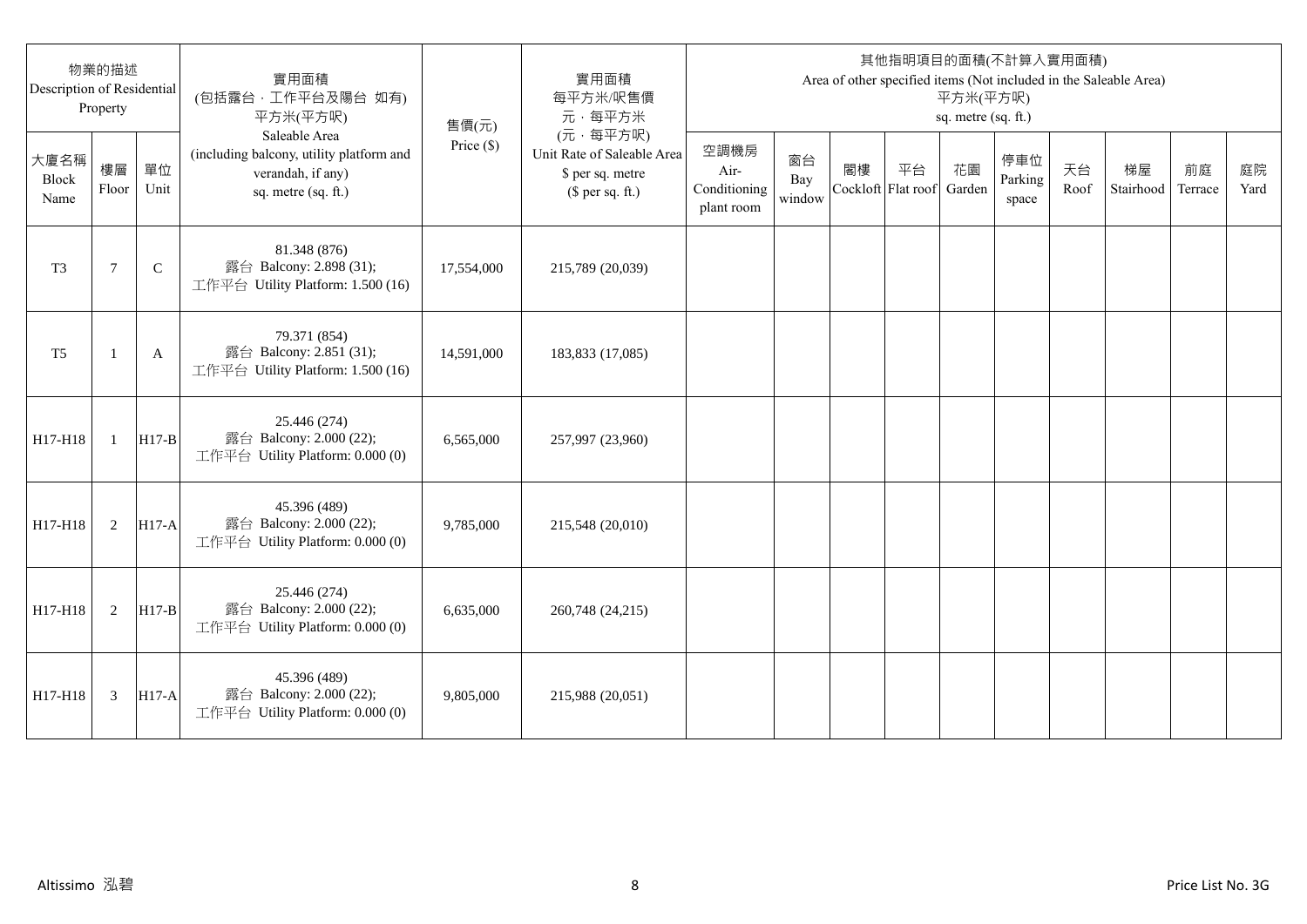| Description of Residential | 物業的描述<br>Property |            | 實用面積<br>(包括露台,工作平台及陽台 如有)<br>平方米(平方呎)                                                                 | 售價(元)        | 實用面積<br>每平方米/呎售價<br>元·每平方米                                                     |                                            |                     |                          |    | 平方米(平方呎)<br>sq. metre (sq. ft.) | 其他指明項目的面積(不計算入實用面積)     |            | Area of other specified items (Not included in the Saleable Area) |               |            |
|----------------------------|-------------------|------------|-------------------------------------------------------------------------------------------------------|--------------|--------------------------------------------------------------------------------|--------------------------------------------|---------------------|--------------------------|----|---------------------------------|-------------------------|------------|-------------------------------------------------------------------|---------------|------------|
| 大廈名稱<br>Block<br>Name      | 樓層<br>Floor       | 單位<br>Unit | Saleable Area<br>(including balcony, utility platform and<br>verandah, if any)<br>sq. metre (sq. ft.) | Price $(\$)$ | (元·每平方呎)<br>Unit Rate of Saleable Area<br>\$ per sq. metre<br>$$$ per sq. ft.) | 空調機房<br>Air-<br>Conditioning<br>plant room | 窗台<br>Bay<br>window | 閣樓<br>Cockloft Flat roof | 平台 | 花園<br>Garden                    | 停車位<br>Parking<br>space | 天台<br>Roof | 梯屋<br>Stairhood                                                   | 前庭<br>Terrace | 庭院<br>Yard |
| H17-H18                    | 3                 | $H17-B$    | 25.446 (274)<br>露台 Balcony: 2.000 (22);<br>工作平台 Utility Platform: 0.000 (0)                           | 6,704,000    | 263,460 (24,467)                                                               |                                            |                     |                          |    |                                 |                         |            |                                                                   |               |            |
| H17-H18                    | $\mathbf{1}$      | $H18-B$    | 25.159 (271)<br>露台 Balcony: 2.000 (22);<br>工作平台 Utility Platform: 0.000 (0)                           | 6.497,000    | 258,238 (23,974)                                                               |                                            |                     |                          |    |                                 |                         |            |                                                                   |               |            |
| H17-H18                    | 2                 | $H18-A$    | 43.710 (470)<br>露台 Balcony: 2.000 (22);<br>工作平台 Utility Platform: 0.000 (0)                           | 9,406,000    | 215,191 (20,013)                                                               |                                            |                     |                          |    |                                 |                         |            |                                                                   |               |            |
| H17-H18                    | 2                 | $H18-B$    | 25.159 (271)<br>露台 Balcony: 2.000 (22);<br>工作平台 Utility Platform: 0.000 (0)                           | 6,565,000    | 260,940 (24,225)                                                               |                                            |                     |                          |    |                                 |                         |            |                                                                   |               |            |
| H17-H18                    | 3                 | H18-A      | 43.710 (470)<br>露台 Balcony: 2.000 (22);<br>工作平台 Utility Platform: 0.000 (0)                           | 9,423,000    | 215,580 (20,049)                                                               |                                            |                     |                          |    |                                 |                         |            |                                                                   |               |            |
| H17-H18                    | 3                 | $H18-B$    | 25.159 (271)<br>露台 Balcony: 2.000 (22);<br>工作平台 Utility Platform: 0.000 (0)                           | 6.636,000    | 263,762 (24,487)                                                               |                                            |                     |                          |    |                                 |                         |            |                                                                   |               |            |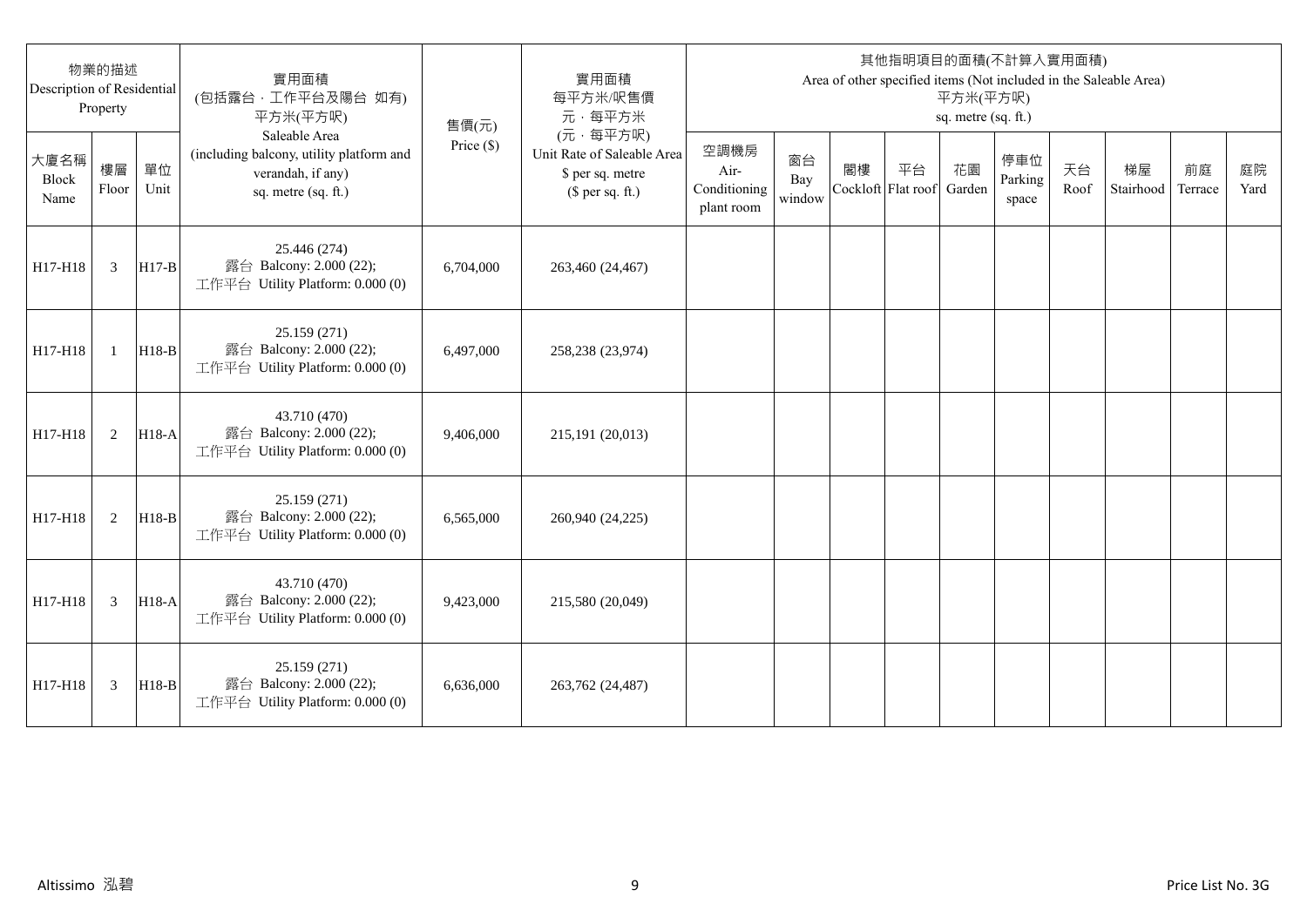| Description of Residential | 物業的描述<br>Property |            | 實用面積<br>(包括露台,工作平台及陽台 如有)<br>平方米(平方呎)                                                                 | 售價(元)      | 實用面積<br>每平方米/呎售價<br>元·每平方米                                                     |                                            |                     |                          |    | 平方米(平方呎)<br>sq. metre (sq. ft.) | 其他指明項目的面積(不計算入實用面積)     |            | Area of other specified items (Not included in the Saleable Area) |               |            |
|----------------------------|-------------------|------------|-------------------------------------------------------------------------------------------------------|------------|--------------------------------------------------------------------------------|--------------------------------------------|---------------------|--------------------------|----|---------------------------------|-------------------------|------------|-------------------------------------------------------------------|---------------|------------|
| 大廈名稱<br>Block<br>Name      | 樓層<br>Floor       | 單位<br>Unit | Saleable Area<br>(including balcony, utility platform and<br>verandah, if any)<br>sq. metre (sq. ft.) | Price (\$) | (元·每平方呎)<br>Unit Rate of Saleable Area<br>\$ per sq. metre<br>$$$ per sq. ft.) | 空調機房<br>Air-<br>Conditioning<br>plant room | 窗台<br>Bay<br>window | 閣樓<br>Cockloft Flat roof | 平台 | 花園<br>Garden                    | 停車位<br>Parking<br>space | 天台<br>Roof | 梯屋<br>Stairhood                                                   | 前庭<br>Terrace | 庭院<br>Yard |
| H19-H20                    | $\mathbf{1}$      | $H19-B$    | 25.202 (271)<br>露台 Balcony: 2.000 (22);<br>工作平台 Utility Platform: 0.000 (0)                           | 6,497,000  | 257,797 (23,974)                                                               |                                            |                     |                          |    |                                 |                         |            |                                                                   |               |            |
| H19-H20                    | 2                 | $H19-A$    | 45.052 (485)<br>露台 Balcony: 2.000 (22);<br>工作平台 Utility Platform: 0.000 (0)                           | 9,705,000  | 215,418 (20,010)                                                               |                                            |                     |                          |    |                                 |                         |            |                                                                   |               |            |
| H19-H20                    | 2                 | $H19-B$    | 25.202 (271)<br>露台 Balcony: 2.000 (22);<br>工作平台 Utility Platform: 0.000 (0)                           | 6,565,000  | 260,495 (24,225)                                                               |                                            |                     |                          |    |                                 |                         |            |                                                                   |               |            |
| H19-H20                    | 3                 | $H19-A$    | 45.052 (485)<br>露台 Balcony: 2.000 (22);<br>工作平台 Utility Platform: 0.000 (0)                           | 9,724,000  | 215,839 (20,049)                                                               |                                            |                     |                          |    |                                 |                         |            |                                                                   |               |            |
| H19-H20                    | 3                 | $H19-B$    | 25.202 (271)<br>露台 Balcony: 2.000 (22);<br>工作平台 Utility Platform: 0.000 (0)                           | 6,636,000  | 263,312 (24,487)                                                               |                                            |                     |                          |    |                                 |                         |            |                                                                   |               |            |
| H19-H20                    | 1                 | $H20-B$    | 25.458 (274)<br>露台 Balcony: 2.000 (22);<br>工作平台 Utility Platform: 0.000 (0)                           | 6,565,000  | 257,876 (23,960)                                                               |                                            |                     |                          |    |                                 |                         |            |                                                                   |               |            |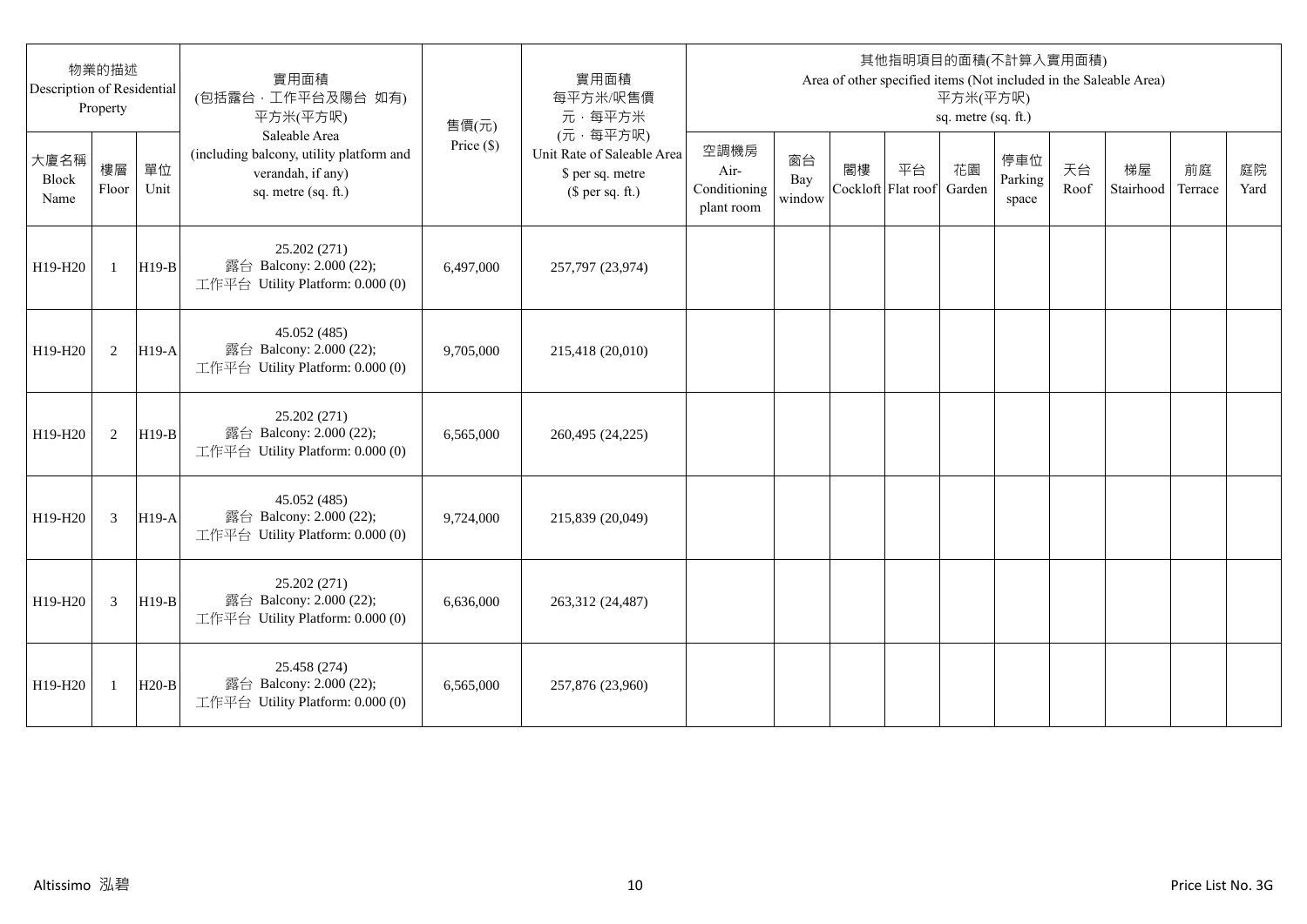| 物業的描述<br>Description of Residential<br>Property |                |            | 實用面積<br>(包括露台,工作平台及陽台 如有)<br>平方米(平方呎)                                                                 | 售價(元)        | 實用面積<br>每平方米/呎售價<br>元·每平方米                                                     | 其他指明項目的面積(不計算入實用面積)<br>Area of other specified items (Not included in the Saleable Area)<br>平方米(平方呎)<br>sq. metre (sq. ft.) |                     |                          |    |              |                         |            |                 |               |            |
|-------------------------------------------------|----------------|------------|-------------------------------------------------------------------------------------------------------|--------------|--------------------------------------------------------------------------------|-----------------------------------------------------------------------------------------------------------------------------|---------------------|--------------------------|----|--------------|-------------------------|------------|-----------------|---------------|------------|
| 大廈名稱<br>Block<br>Name                           | 樓層<br>Floor    | 單位<br>Unit | Saleable Area<br>(including balcony, utility platform and<br>verandah, if any)<br>sq. metre (sq. ft.) | Price $(\$)$ | (元·每平方呎)<br>Unit Rate of Saleable Area<br>\$ per sq. metre<br>$$$ per sq. ft.) | 空調機房<br>Air-<br>Conditioning<br>plant room                                                                                  | 窗台<br>Bay<br>window | 閣樓<br>Cockloft Flat roof | 平台 | 花園<br>Garden | 停車位<br>Parking<br>space | 天台<br>Roof | 梯屋<br>Stairhood | 前庭<br>Terrace | 庭院<br>Yard |
| H19-H20                                         | 2              | $H20-A$    | 44.290 (477)<br>露台 Balcony: 2.000 (22);<br>工作平台 Utility Platform: 0.000 (0)                           | 9,545,000    | 215,511 (20,010)                                                               |                                                                                                                             |                     |                          |    |              |                         |            |                 |               |            |
| H19-H20                                         | 2              | $H20-B$    | 25.458 (274)<br>露台 Balcony: 2.000 (22);<br>工作平台 Utility Platform: 0.000 (0)                           | 6,635,000    | 260,625 (24,215)                                                               |                                                                                                                             |                     |                          |    |              |                         |            |                 |               |            |
| H19-H20                                         | 3              | $H20-A$    | 44.290 (477)<br>露台 Balcony: 2.000 (22);<br>工作平台 Utility Platform: 0.000 (0)                           | 9,564,000    | 215,940 (20,050)                                                               |                                                                                                                             |                     |                          |    |              |                         |            |                 |               |            |
| H19-H20                                         | $\overline{3}$ | $H20-B$    | 25.458 (274)<br>露台 Balcony: 2.000 (22);<br>工作平台 Utility Platform: 0.000 (0)                           | 6,704,000    | 263,336 (24,467)                                                               |                                                                                                                             |                     |                          |    |              |                         |            |                 |               |            |
| H21                                             | -1             | $H21-B$    | 26.683 (287)<br>露台 Balcony: 2.000 (22);<br>工作平台 Utility Platform: 0.000 (0)                           | 6,761,000    | 253,382 (23,557)                                                               |                                                                                                                             |                     |                          |    |              |                         |            |                 |               |            |
| H21                                             | $\overline{2}$ | $H21-A$    | 53.753 (579)<br>露台 Balcony: 2.000 (22);<br>工作平台 Utility Platform: 0.000 (0)                           | 11,816,000   | 219,820 (20,408)                                                               |                                                                                                                             |                     |                          |    |              |                         |            |                 |               |            |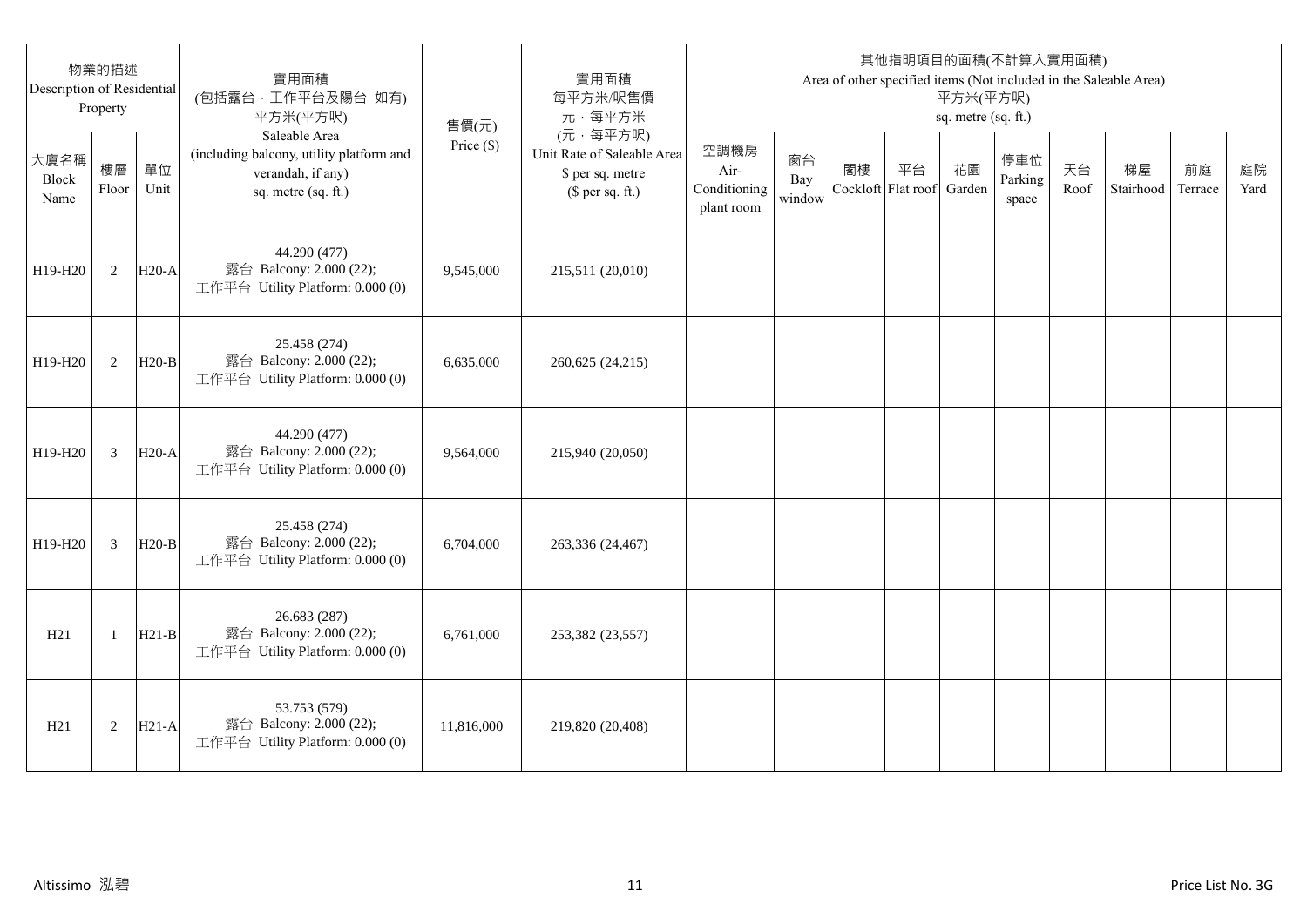| 物業的描述<br>Description of Residential<br>Property |             |            | 實用面積<br>(包括露台·工作平台及陽台 如有)<br>平方米(平方呎)                                                                 | 售價(元)        | 實用面積<br>每平方米/呎售價<br>元·每平方米                                                     | 其他指明項目的面積(不計算入實用面積)<br>Area of other specified items (Not included in the Saleable Area)<br>平方米(平方呎)<br>sq. metre (sq. ft.) |                     |    |                                 |    |                         |            |                 |               |            |
|-------------------------------------------------|-------------|------------|-------------------------------------------------------------------------------------------------------|--------------|--------------------------------------------------------------------------------|-----------------------------------------------------------------------------------------------------------------------------|---------------------|----|---------------------------------|----|-------------------------|------------|-----------------|---------------|------------|
| 大廈名稱<br>Block<br>Name                           | 樓層<br>Floor | 單位<br>Unit | Saleable Area<br>(including balcony, utility platform and<br>verandah, if any)<br>sq. metre (sq. ft.) | Price $(\$)$ | (元·每平方呎)<br>Unit Rate of Saleable Area<br>\$ per sq. metre<br>$$$ per sq. ft.) | 空調機房<br>Air-<br>Conditioning<br>plant room                                                                                  | 窗台<br>Bay<br>window | 閣樓 | 平台<br>Cockloft Flat roof Garden | 花園 | 停車位<br>Parking<br>space | 天台<br>Roof | 梯屋<br>Stairhood | 前庭<br>Terrace | 庭院<br>Yard |
| H21                                             | 2           | $H21-B$    | 26.683 (287)<br>露台 Balcony: 2.000 (22);<br>工作平台 Utility Platform: $0.000(0)$                          | 6,775,000    | 253,907 (23,606)                                                               |                                                                                                                             |                     |    |                                 |    |                         |            |                 |               |            |
| H21                                             | 3           | $H21-A$    | 53.753 (579)<br>露台 Balcony: 2.000 (22);<br>工作平台 Utility Platform: 0.000 (0)                           | 11,840,000   | 220,267 (20,449)                                                               |                                                                                                                             |                     |    |                                 |    |                         |            |                 |               |            |
| H21                                             | 3           | $H21-B$    | 26.683 (287)<br>露台 Balcony: 2.000 (22);<br>工作平台 Utility Platform: $0.000(0)$                          | 6,811,000    | 255,256 (23,732)                                                               |                                                                                                                             |                     |    |                                 |    |                         |            |                 |               |            |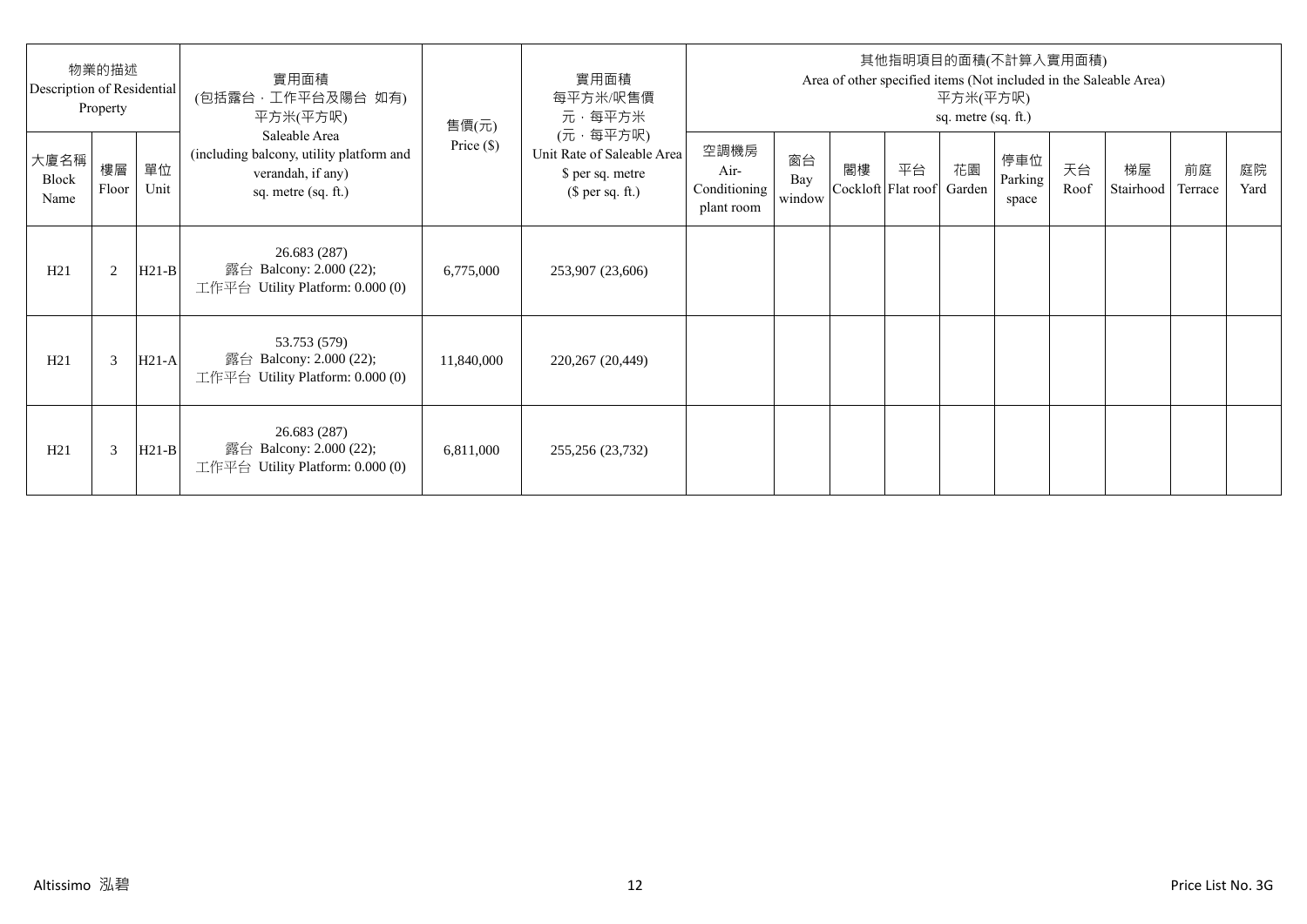#### **第三部份:其他資料 Part 3: Other Information**

#### (1) 準買家應參閱發展項目的售樓說明書,以了解該項目的資料。 Prospective purchasers are advised to refer to the sales brochure for the development for information on the development.

#### $(2)$  根據《一手住宅物業銷售條例》第 52(1)條及第 53(2)及(3)條,

According to sections 52(1) and 53(2) and (3) of the Residential Properties (First-hand Sales) Ordinance, –

#### 第 52(1) 條 / Section 52(1)

在某人就指明住宅物業與擁有人訂立臨時買賣合約時,該人須向擁有人支付售價的 5%的臨時訂金。

A preliminary deposit of 5% of the purchase price is payable by a person to the owner on entering into a preliminary agreement for sale and purchase in respect of the specified residential property with the owner.

#### 第 53(2) 條 / Section 53(2)

————————————————————<br>如某人於某日期訂立臨時買賣合約,並於該日期後的 5 個工作日內,就有關住宅物業簽立買賣合約,則擁有人必須在該日期後的 8 個工作日內,簽立該買賣合約。 If a person executes an agreement for sale and purchase in respect of the residential property within 5 working days after the date on which the person enters into the preliminary agreement for sale and purchase, the owner must execute the agreement for sale and purchase within 8 working days after that date.

### 第 53(3) 條 / Section 53(3)

如某人於某日期訂立臨時買賣合約時,但沒有於該日期後的 5 個工作日內,就有關住宅物業簽立買賣合約,則 – (i)該臨時合約即告終止;(ji)有關的臨時訂金即予沒收;及 (iii)擁有人

#### 不得就該人沒有簽立買賣合約而針對該人提出進一步申索。

If a person does not execute an agreement for sale and purchase in respect of the residential property within 5 working days after the date on which the person enters into the preliminary agreement for sale and purchase-

(i) the preliminary agreement is terminated; (ii) the preliminary deposit is forfeited; and (iii) the owner does not have any further claim against the person for the failure.

#### (3) 實用面積及屬該住宅物業其他指明項目的面積是按《一手住宅物業銷售條例》第 8 條及附表二第 2 部的計算得出的。

The saleable area and area of other specified items of the residential property are calculated in accordance with section 8 and Part 2 of Schedule 2 to the Residential Properties(First-hand Sales) Ordinance.

#### (4)(i) 註:在第(4)段 中: 「售價」指本價單第二部份中所列之住宅物業的售價,而「成交金額」指將於臨時合約中訂明的住宅物業的實際售價。因應不同支付條款及/或折扣按售價 計算得出之價目,皆以進位到最接近的千位數作為成交金額。

- (b) 「工作日」按《一手住宅物業銷售條例》第 2(1)條所定義。
- (c) 「臨時合約」指臨時買賣合約。
- Note: In (d) 「正式合約」指正式買賣合約。

paragraph (4): (a) "price" means the price of the residential property set out in Part 2 of this price list, and "transaction price" means the actual price of the residential property to be set out in PASP. The price obtained after applying the relevant terms of payment and/or applicable discount(s) on the price will be rounded up to the nearest thousand to determine the transaction price.

- (b) "working day" shall be as defined in section 2(1) of the Residential Properties (First-hand Sales) Ordinance.
- $(c)$ "PASP" means the Preliminary Agreement for Sale and Purchase.
- $(d)$ "ASP" means the Agreement for Sale and Purchase.

於簽署臨時合約時,買方須繳付相等於成交金額的 5%作為臨時訂金,請帶備港幣\$100,000 銀行本票以支付部份臨時訂金,抬頭請寫「的近律師行」或"Deacons"。請另備支票以 繳付臨時訂金之餘額。

The purchasers shall pay the preliminary deposit equivalent to 5% of the transaction price upon signing of the PASP. Please bring along a cashiers' order of HK\$100,000 made payable to "Deacons" for payment of part of the preliminary deposit. Please also bring along a cheque for payment of the balance of the preliminary deposit.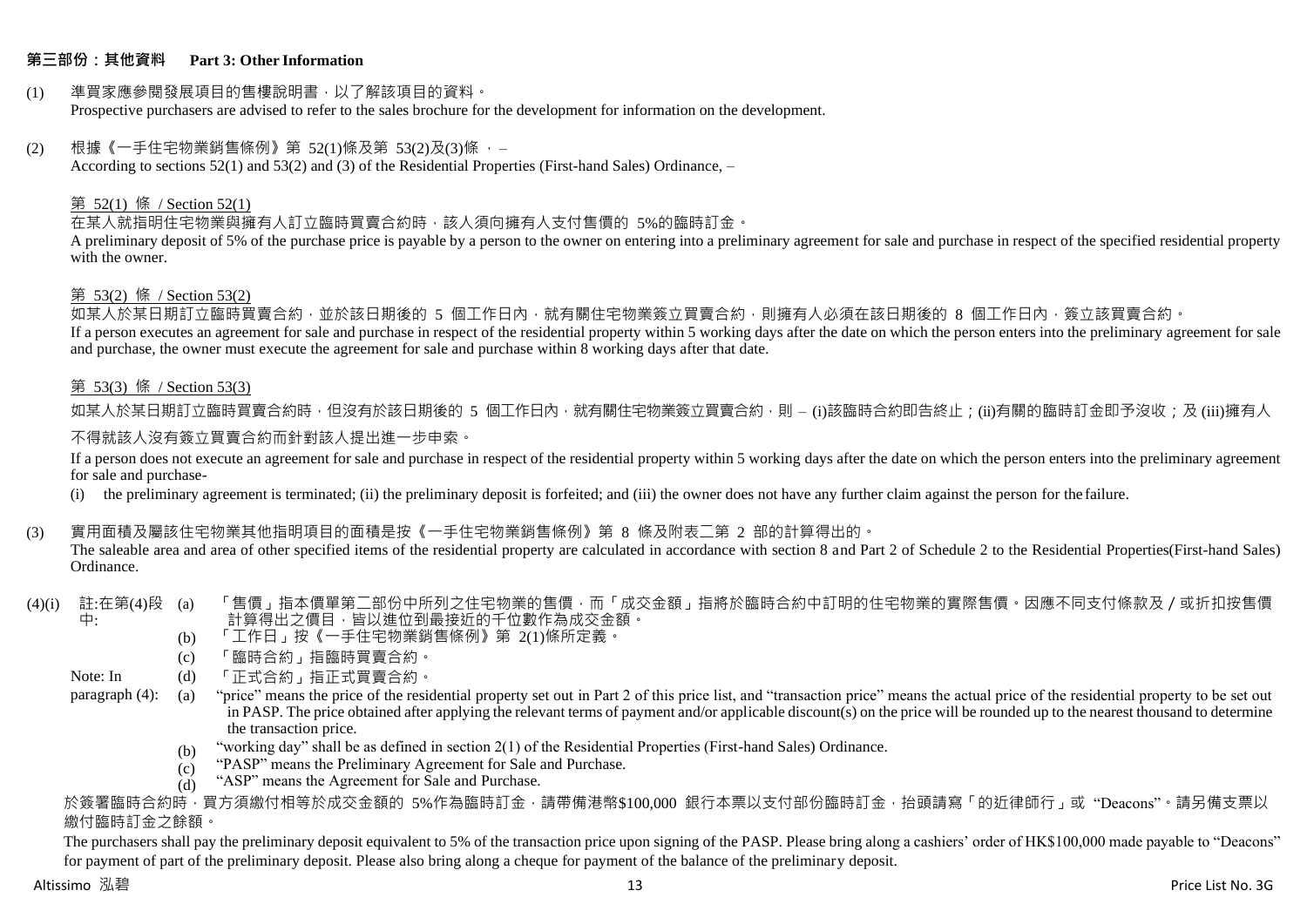#### **支付條款 Terms of Payment**

- (A) 120 天現金優惠付款計劃 120-day Cash Payment Plan (照售價減 10%) (10% discount from the price)
	- (1) 買方須於簽署臨時合約時繳付相等於成交金額 5%作為臨時訂金。買方須於簽署臨時合約後 5 個工作日內簽署正式合約。 The purchaser shall pay the preliminary deposit equivalent to 5% of the transaction price upon signing of the PASP. The ASP shall be signed by the purchaser within 5 working days after signing of the PASP.
	- (2) 買方簽署臨時合約後 30 天內再付成交金額 5%作為加付訂金。 A further 5% of the transaction price being further deposit shall be paid by the purchaser within 30 days after signing of the PASP.
	- (3) 成交金額90%即成交金額餘款於買方簽署臨時合約後120 天內或於賣方就其有能力將有關住宅物業有效地轉讓予買方一事向買方發出書面通知的日期後的14 日內由 買方付清,以較早者為準。

90% of the transaction price being balance of the transaction price shall be paid by the purchaser within 120 days after signing of the PASP or within 14 days after the date of written notification to the purchaser that the vendor is in a position validly to assign the relevant residential property to the purchaser, whichever is earlier.

- (A1) (並無此編號之支付條款) ( No Terms of Payment of such numbering)
- (A2) (並無此編號之支付條款) ( No Terms of Payment of such numbering)
- (A3) 180 天卓越按揭付款計劃 180-day Premium Mortgage Payment Plan (照售價減 6%) (6% discount from the price)
	- (1) 買方須於簽署臨時合約時繳付相等於成交金額 5%作為臨時訂金。買方須於簽署臨時合約後 5 個工作日內簽署正式合約。 The purchaser shall pay the preliminary deposit equivalent to 5% of the transaction price upon signing of the PASP. The ASP shall be signed by the purchaser within 5 working days after signing of the PASP.
	- (2) 買方簽署臨時合約後 30 天內再付成交金額 5%作為加付訂金。 A further 5% of the transaction price being further deposit shall be paid by the purchaser within 30 days after signing of the PASP.
	- (3) 成交金額90%即成交金額餘款於買方簽署臨時合約後180 天內或於賣方就其有能力將有關住宅物業有效地轉讓予買方一事向買方發出書面通知的日期後的14 日內由 買方付清,以較早者為準。

90% of the transaction price being balance of the transaction price shall be paid by the purchaser within 180 days after signing of the PASP or within 14 days after the date of written notification to the purchaser that the vendor is in a position validly to assign the relevant residential property to the purchaser, whichever is earlier.

#### **本付款計劃提供「成交金額 75%第一按揭」安排,該安排詳情見第 (4)(iii)(b)段。**

**The arrangements of "First Mortgage for 75% of the transaction price" will be provided under this payment plan. Please see paragraph (4)(iii)(b) for the details of that arrangement.**

(A4) 180 天現金優惠付款計劃 180-day Cash Payment Payment Plan (照售價減 9%) (9% discount from the price)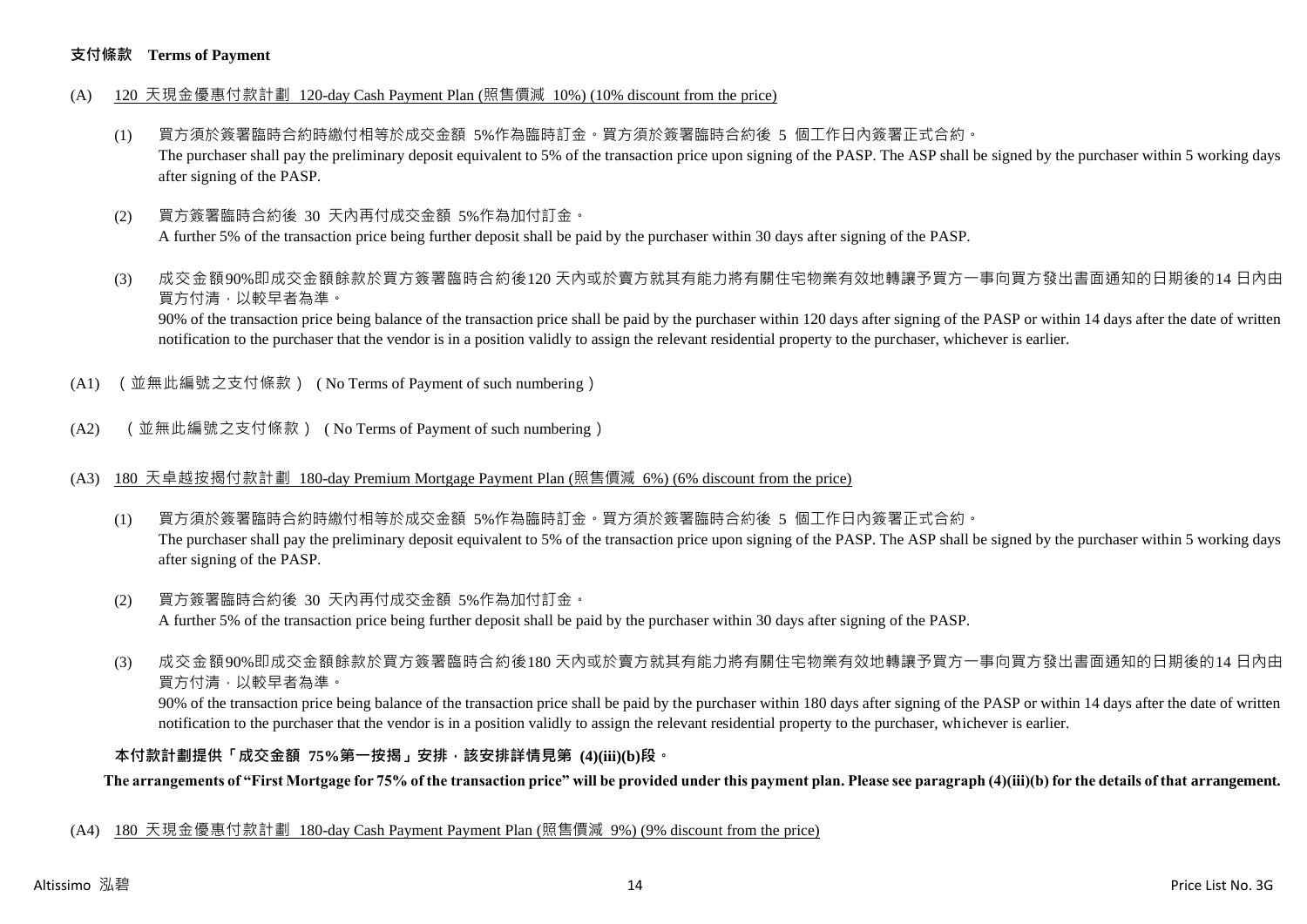- (1) 買方須於簽署臨時合約時繳付相等於成交金額 5%作為臨時訂金。買方須於簽署臨時合約後 5 個工作日內簽署正式合約。 The purchaser shall pay the preliminary deposit equivalent to 5% of the transaction price upon signing of the PASP. The ASP shall be signed by the purchaser within 5 working days after signing of the PASP.
- (2) 買方簽署臨時合約後 30 天內再付成交金額 5%作為加付訂金。 A further 5% of the transaction price being further deposit shall be paid by the purchaser within 30 days after signing of the PASP.
- (3) 成交金額90%即成交金額餘款於買方簽署臨時合約後180 天內或於賣方就其有能力將有關住宅物業有效地轉讓予買方一事向買方發出書面通知的日期後的14 日內由 買方付清,以較早者為準。 90% of the transaction price being balance of the transaction price shall be paid by the purchaser within 180 days after signing of the PASP or within 14 days after the date of written notification to the purchaser that the vendor is in a position validly to assign the relevant residential property to the purchaser, whichever is earlier.
- (B) (並無此編號之支付條款) ( No Terms of Payment of such numbering)
- (C) (並無此編號之支付條款) ( No Terms of Payment of such numbering)
- (C1) (並無此編號之支付條款) ( No Terms of Payment of such numbering)
- (C2) 至輕鬆建築期付款計劃 Super Relax Stage Payment Plan (照售價減 5%) (5% discount from the price)
	- (1) 買方須於簽署臨時合約時繳付相等於成交金額 5%作為臨時訂金。買方須於簽署臨時合約後 5 個工作日內簽署正式合約。 The purchaser shall pay the preliminary deposit equivalent to 5% of the transaction price upon signing of the PASP. The ASP shall be signed by the purchaser within 5 working days after signing of the PASP.
	- (2) 買方簽署臨時合約後 60 天內再付成交金額 5%作為加付訂金。 A further 5% of the transaction price being further deposit shall be paid by the purchaser within 60 days after signing of the PASP.
	- (3) 買方簽署臨時合約後 90 天內再付成交金額 1%作為部份成交金額。 A further 1% of the transaction price being part payment of the transaction price shall be paid by the purchaser within 90 days after signing of the PASP.
	- (4) 買方簽署臨時合約後 120 天內再付成交金額 1%作為部份成交金額。 A further 1% of the transaction price being part payment of the transaction price shall be paid by the purchaser within 120 days after signing of the PASP.
	- (5) 買方簽署臨時合約後 150 天內再付成交金額 1%作為部份成交金額。 A further 1% of the transaction price being part payment of the transaction price shall be paid by the purchaser within 150 days after signing of the PASP.
	- (6) 買方簽署臨時合約後 180 天內再付成交金額 2%作為部份成交金額。 A further 2% of the transaction price being part payment of the transaction price shall be paid by the purchaser within 180 days after signing of the PASP.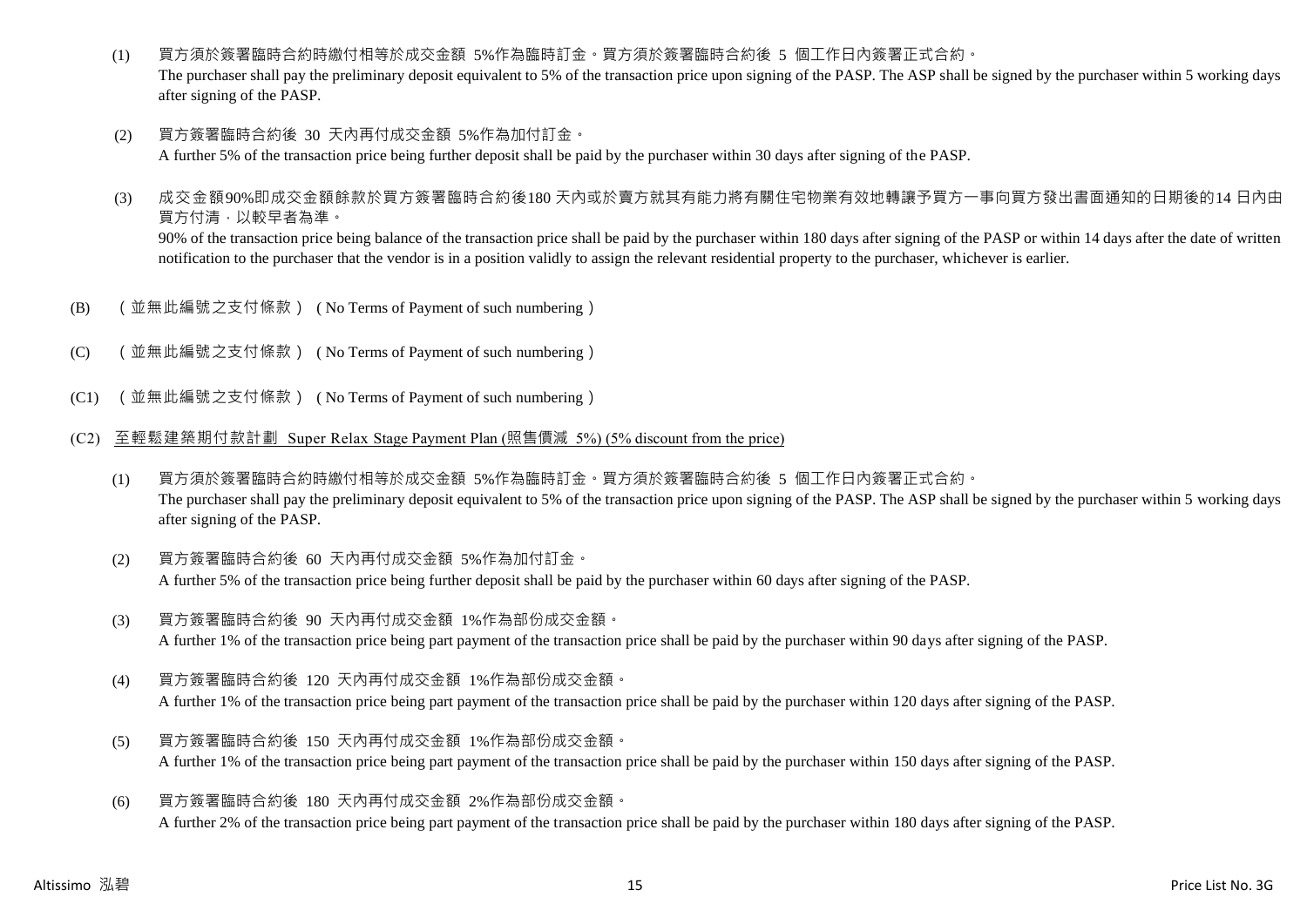#### (7) 成交金額 85%即成交金額餘款於賣方就其有能力將有關住宅物業有效地轉讓予買方一事向買方發出書面通知的日期後的 14 日內由買方付清。

85% of the transaction price being balance of the transaction price shall be paid by the purchaser within 14 days after the date of written notification to the purchaser that the vendor is in a position validly to assign the relevant residential property to the purchaser.

# **本付款計劃提供「成交金額 75%第一按揭」安排,該安排詳情見第 (4)(iii)(b)段。**

### **The arrangements of "First Mortgage for 75% of the transaction price" will be provided under this payment plan. Please see paragraph (4)(iii)(b) for the details of that arrangement.**

(C3) (並無此編號之支付條款) ( No Terms of Payment of such numbering)

### (C4) 建築期 1+2 按付款計劃 1 plus 2 mortgage with Stage Payment Plan (照售價減 4.5%) (4.5% discount from the price)

- (1) 買方須於簽署臨時合約時繳付相等於成交金額 5%作為臨時訂金。買方須於簽署臨時合約後 5 個工作日內簽署正式合約。 The purchaser shall pay the preliminary deposit equivalent to 5% of the transaction price upon signing of the PASP. The ASP shall be signed by the purchaser within 5 working days after signing of the PASP.
- (2) 買方簽署臨時合約後 60 天內再付成交金額 5%作為加付訂金。 A further 5% of the transaction price being further deposit shall be paid by the purchaser within 60 days after signing of the PASP.
- (3) 買方簽署臨時合約後 90 天內再付成交金額 1%作為部份成交金額。 A further 1% of the transaction price being part payment of the transaction price shall be paid by the purchaser within 90 days after signing of the PASP.
- (4) 買方簽署臨時合約後 120 天內再付成交金額 1%作為部份成交金額。 A further 1% of the transaction price being part payment of the transaction price shall be paid by the purchaser within 120 days after signing of the PASP.
- (5) 買方簽署臨時合約後 150 天內再付成交金額 1%作為部份成交金額。 A further 1% of the transaction price being part payment of the transaction price shall be paid by the purchaser within 150 days after signing of the PASP.
- (6) 買方簽署臨時合約後 180 天內再付成交金額 2%作為部份成交金額。 A further 2% of the transaction price being part payment of the transaction price shall be paid by the purchaser within 180 days after signing of the PASP.
- (7) 成交金額 85%即成交金額餘款於賣方就其有能力將有關住宅物業有效地轉讓予買方一事向買方發出書面通知的日期後的 14 日內由買方付清。 85% of the transaction price being balance of the transaction price shall be paid by the purchaser within 14 days after the date of written notification to the purchaser that the vendor is in a position validly to assign the relevant residential property to the purchaser.

#### **本付款計劃提供「成交金額 75%第一按揭」安排,該安排詳情見第 (4)(iii)(b)段。**

**The arrangements of "First Mortgage for 75% of the transaction price" will be provided under this payment plan. Please see paragraph (4)(iii)(b) for the details of that arrangement.**

#### **本付款計劃提供「成交金額 10%第二按揭」安排,該安排詳情見第 (4)(iii)(c)段。**

**The arrangements of "Second Mortgage for 10% of the transaction price" will be provided under this payment plan. Please see paragraph (4)(iii)(c) for the details of that**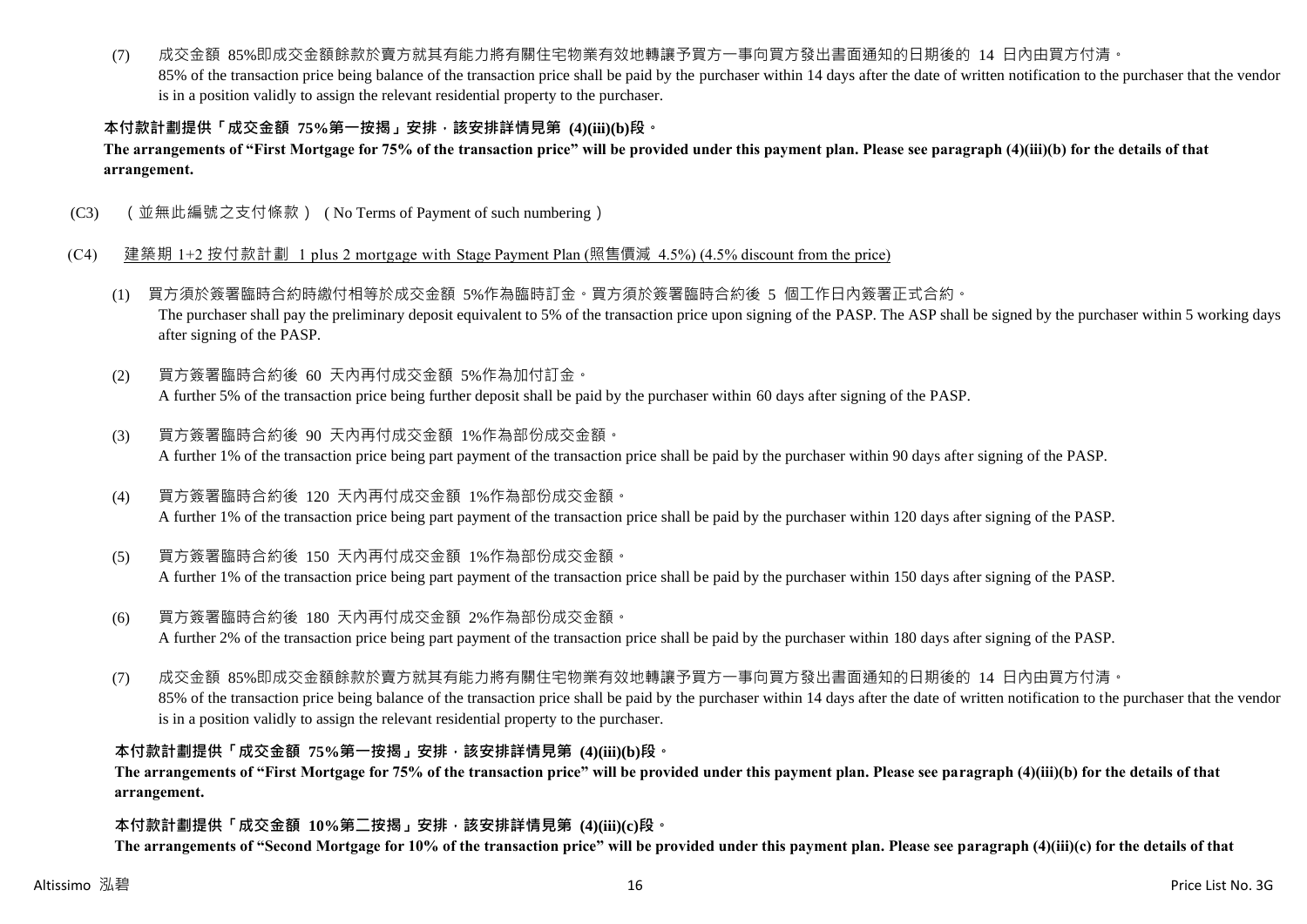#### (C5) 5%首置建築期付款計劃 5% Easy-pay Stage Payment Plan (照售價減 5%) (5% discount from the price)

- (1) 買方須於簽署臨時合約時繳付相等於成交金額 5%作為臨時訂金。買方須於簽署臨時合約後 5 個工作日內簽署正式合約。 The purchaser shall pay the preliminary deposit equivalent to 5% of the transaction price upon signing of the PASP. The ASP shall be signed by the purchaser within 5 working days after signing of the PASP.
- (2) 買方簽署臨時合約後 30 天內再付成交金額 1%作為加付訂金。 A further 1% of the transaction price being further deposit shall be paid by the purchaser within 30 days after signing of the PASP.
- (3) 買方簽署臨時合約後 90 天內再付成交金額 1%作為部份成交金額。 A further 1% of the transaction price being part payment of the transaction price shall be paid by the purchaser within 90 days after signing of the PASP.
- (4) 買方簽署臨時合約後 180 天內再付成交金額 1%作為部份成交金額。 A further 1% of the transaction price being part payment of the transaction price shall be paid by the purchaser within 180 days after signing of the PASP.
- (5) 買方簽署臨時合約後 240 天內再付成交金額 1%作為部份成交金額。 A further 1% of the transaction price being part payment of the transaction price shall be paid by the purchaser within 240 days after signing of the PASP. (6) 買方簽署臨時合約後 270 天內再付成交金額 1%作為部份成交金額。
- A further 1% of the transaction price being part payment of the transaction price shall be paid by the purchaser within 270 days after signing of the PASP.
- (7) 成交金額 90%即成交金額餘款於賣方就其有能力將有關住宅物業有效地轉讓予買方一事向買方發出書面通知的日期後的 14 日內由買方付清。 90% of the transaction price being balance of the transaction price shall be paid by the purchaser within 14 days after the date of written notification to the purchaser that the vendor is in a position validly to assign the relevant residential property to the purchaser.
- (C6) 5%首置建築期二按付款計劃 5% Easy-pay Mortgage Stage Payment Plan (照售價減 4%) (4% discount from the price)
	- (1) 買方須於簽署臨時合約時繳付相等於成交金額 5%作為臨時訂金。買方須於簽署臨時合約後 5 個工作日內簽署正式合約。 The purchaser shall pay the preliminary deposit equivalent to 5% of the transaction price upon signing of the PASP. The ASP shall be signed by the purchaser within 5 working days after signing of the PASP.
	- (2) 買方簽署臨時合約後 30 天內再付成交金額 1%作為加付訂金。 A further 1% of the transaction price being further deposit shall be paid by the purchaser within 30 days after signing of the PASP.
	- (3) 買方簽署臨時合約後 90 天內再付成交金額 1%作為部份成交金額。 A further 1% of the transaction price being part payment of the transaction price shall be paid by the purchaser within 90 days after signing of the PASP.
	- (4) 買方簽署臨時合約後 180 天內再付成交金額 1%作為部份成交金額。 A further 1% of the transaction price being part payment of the transaction price shall be paid by the purchaser within 180 days after signing of the PASP.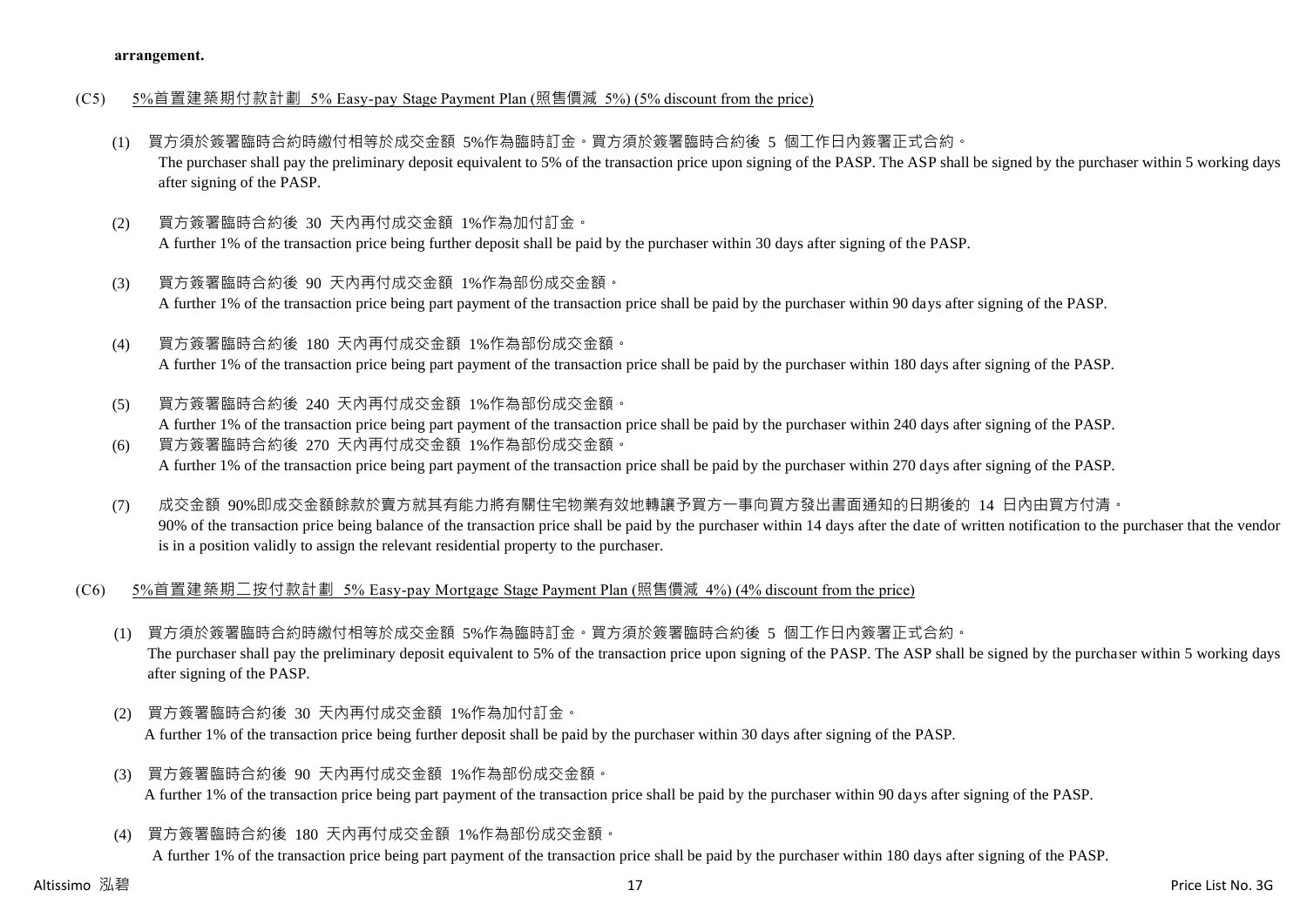(5) 買方簽署臨時合約後 240 天內再付成交金額 1%作為部份成交金額。

A further 1% of the transaction price being part payment of the transaction price shall be paid by the purchaser within 240 days after signing of the PASP.

(6) 買方簽署臨時合約後 270 天內再付成交金額 1%作為部份成交金額。

A further 1% of the transaction price being part payment of the transaction price shall be paid by the purchaser within 270 days after signing of the PASP.

(7) 成交金額 90%即成交金額餘款於賣方就其有能力將有關住宅物業有效地轉讓予買方一事向買方發出書面通知的日期後的 14 日內由買方付清。

90% of the transaction price being balance of the transaction price shall be paid by the purchaser within 14 days after the date of written notification to the purchaser that the vendor is in a position validly to assign the relevant residential property to the purchaser.

# **本付款計劃提供「成交金額 30%第二按揭」安排,該安排詳情見第 (4)(iii)(d)段。**

**The arrangements of "Second Mortgage for 30% of the transaction price" will be provided under this payment plan. Please see paragraph (4)(iii)(d) for the details of that arrangement.**

- (C7) 2 年無憂回報補貼建築期付款計劃 2 -Year Hassle-free Cash-Return Subsidy Stage Payment Plan (照售價減 1.5%) (1.5% discount from the price)
	- (1) 買方須於簽署臨時合約時繳付相等於成交金額 5%作為臨時訂金。買方須於簽署臨時合約後 5 個工作日內簽署正式合約。 The purchaser shall pay the preliminary deposit equivalent to 5% of the transaction price upon signing of the PASP. The ASP shall be signed by the purchaser within 5 working days after signing of the PASP.
	- (2) 買方簽署臨時合約後 60 天內再付成交金額 5%作為加付訂金。 A further 5% of the transaction price being further deposit shall be paid by the purchaser within 60 days after signing of the PASP.
	- (3) 買方簽署臨時合約後 90 天內再付成交金額 5%作為部份成交金額。 A further 5% of the transaction price being part payment of the transaction price shall be paid by the purchaser within 90 days after signing of the PASP.
	- (4) 成交金額 85%即成交金額餘款於賣方就其有能力將有關住宅物業有效地轉讓予買方一事向買方發出書面通知的日期後的 14 日內由買方付清。 85% of the transaction price being balance of the transaction price shall be paid by the purchaser within 14 days after the date of written notification to the purchaser that the vendor is in a position validly to assign the relevant residential property to the purchaser.
- (C8) 3 年無憂回報補貼建築期付款計劃 3 -Year Hassle-free Cash-Return Subsidy Stage Payment Plan (照售價減 2%) (2% discount from the price)
	- (1) 買方須於簽署臨時合約時繳付相等於成交金額 5%作為臨時訂金。買方須於簽署臨時合約後 5 個工作日內簽署正式合約。 The purchaser shall pay the preliminary deposit equivalent to 5% of the transaction price upon signing of the PASP. The ASP shall be signed by the purchaser within 5 working days after signing of the PASP.
	- (2) 買方簽署臨時合約後 60 天內再付成交金額 5%作為加付訂金。 A further 5% of the transaction price being further deposit shall be paid by the purchaser within 60 days after signing of the PASP.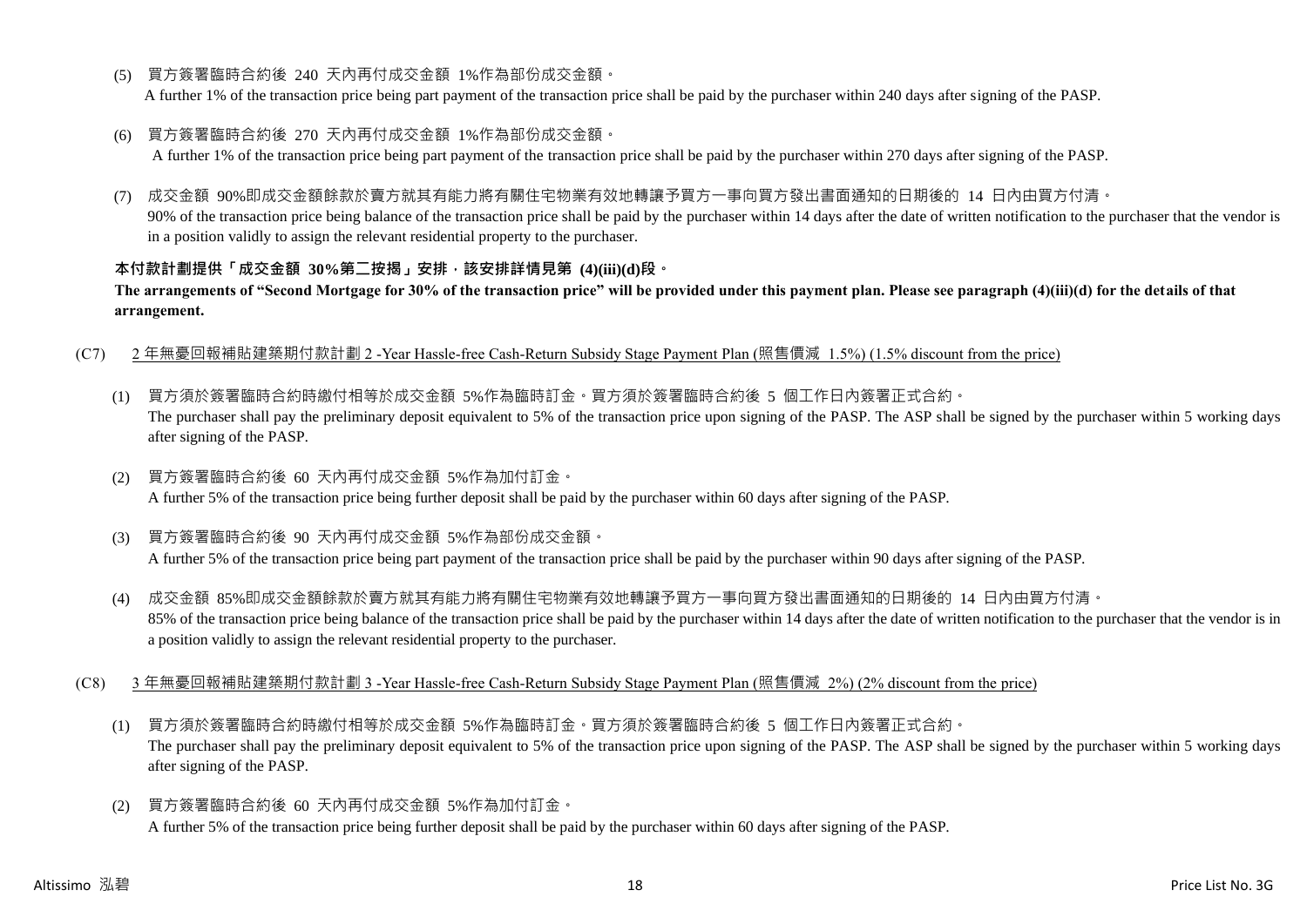(3) 買方簽署臨時合約後 90 天內再付成交金額 5%作為部份成交金額。

A further 5% of the transaction price being part payment of the transaction price shall be paid by the purchaser within 90 days after signing of the PASP.

(4) 成交金額 85%即成交金額餘款於賣方就其有能力將有關住宅物業有效地轉讓予買方一事向買方發出書面通知的日期後的 14 日內由買方付清。

85% of the transaction price being balance of the transaction price shall be paid by the purchaser within 14 days after the date of written notification to the purchaser that the vendor is in a position validly to assign the relevant residential property to the purchaser.

# (ii) **售價獲得折扣的基礎**

#### **The basis on which any discount on the price is available**

- (a)  $\quad \frac{1}{2}4(i)$  See 4(i)
- (b) 「置業售價折扣」:額外售價 2%折扣優惠

(只適用於 120 天現金優惠付款計劃、180 天卓越按揭付款計劃及 180 天現金優惠付款計劃) "Home Purchase Price Discount": An extra 2% discount from the price. (Only applicable to 120-day Cash Payment Plan, 180-day Premium Mortgage Payment Plan and 180-day Cash Payment Plan)

(c) 「限時置業售價折扣」:於 2020 年 6 月 30 日或之前簽署臨時合約購買本價單中之指明住宅物業之買方可獲額外售價 4%折扣優惠。

(只適用於 5%首置建築期付款計劃、5%首置建築期二按付款計劃、2 年無憂回報補貼建築期付款計劃及 3 年無憂回報補貼建築期付款計劃)

"First Home Purchase Price Discount": An extra 4% discount from the price would be offered to the purchasers who sign the PASP to purchase a specified residential property listed in this price list on or before 30th June 2020.

(Only applicable to 5% Easy-pay Stage Payment Plan, 5% Easy-pay Mortgage Stage Payment Plan, 2 -Year Hassle-free Cash-Return Subsidy Stage Payment Plan and 3-Year Hasslefree Cash-Return Subsidy Stage Payment Plan)

(d) 員工置業折扣 Staff Purchasing Discount

如買方(或構成買方之任何人士)屬任何「員工合資格人士」,並且沒有委任地產代理就購入住宅物業代其行事,可獲額外 5% 售價折扣優惠,折扣優惠受相關公司內 部條款約束。

If the purchaser (or any person comprising the purchaser) is a "Qualified Staff", provided that the purchaser did not appoint any estate agent to act for him/her in the purchase of the residential property, an extra 5% discount on the Price would be offered, subject to the internal regulation of Respective Related Parties.

「員工合資格人士」指碧桂園控股有限公司及其附屬公司、宏安集團有限公司及其附屬公司、宏安地產有限公司、位元堂藥業控股有限公司、易易壹金融集團有限公 司、中國農產品交易有限公司或中國建築國際集團及其附屬公司之任何董事、員工及其直系親屬(任何個人的配偶、父母、子女、兄弟及姐妹為該個人之「直系親屬」, 惟須提供令賣方滿意的有關證明文件 以茲證明有關關係,且賣方對是否存在近親關係保留最終決定權)。

"Qualified Staff" means any director or employee (and his/her close family member (a spouse, parent, child, brother and sister of a person is a "close family member" of that person provided that the relevant supporting documents to the satisfaction of the Vendor must be provided to prove the relationship concerned and that the Vendor reserves the final right to decide whether or not such relationship exists)) of any of Country Garden Holdings Company Limited and its subsidiaries, Wang On Group Limited and its subsidiaries, Wang On Properties Limited, Wai Yuen Tong Medicine Holdings Limited, Easy One Financial Group Limited, China Agri-Products Exchange Limited and China State Construction International Holdings Ltd. and its subsidiaries.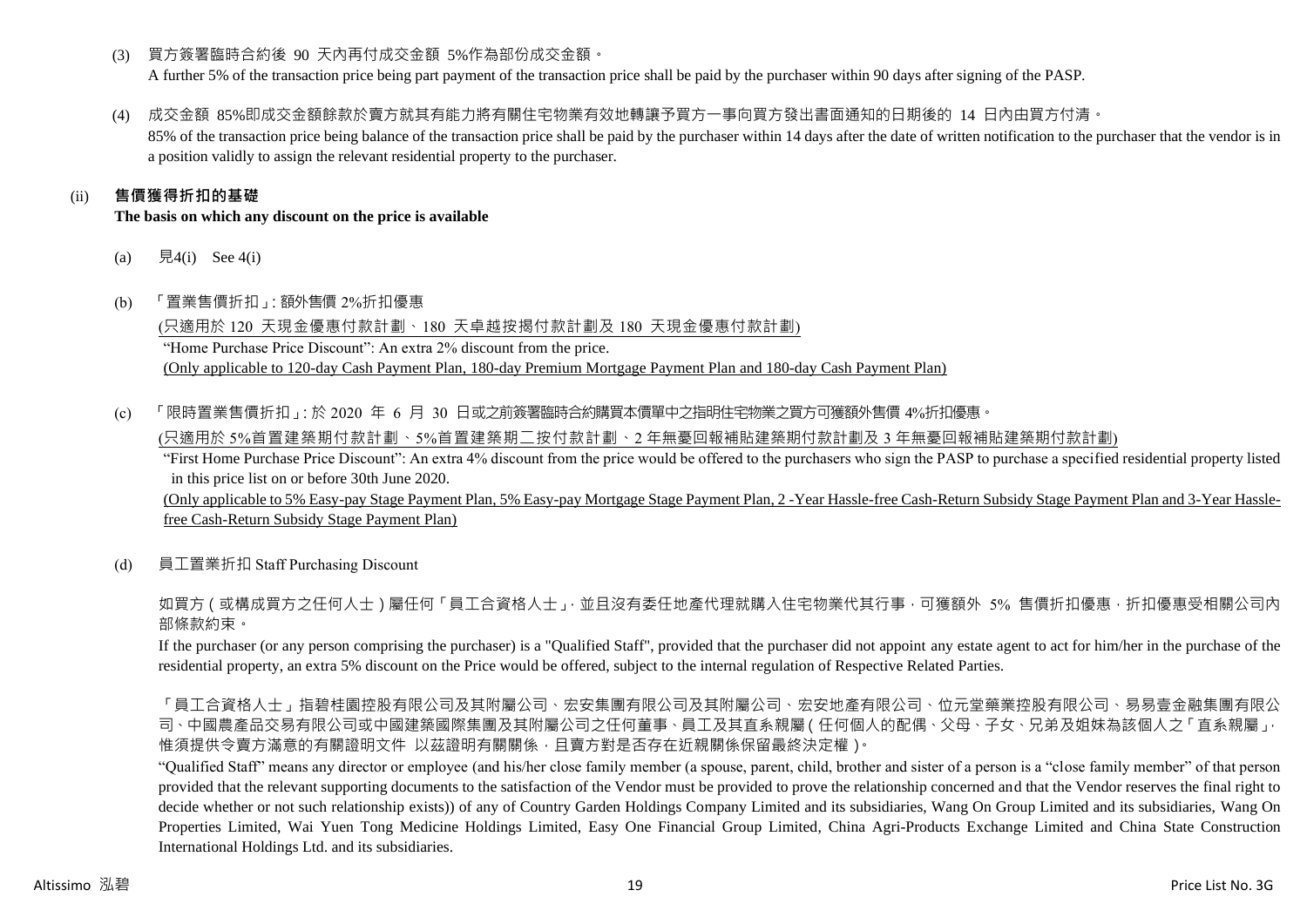買方須在遞交購樓意向登記表格時或前提供令賣方滿意的證據証明其為「員工合資格人士」及(如適用)直系親屬關係,賣方就相關買方是否「員工合資格人士」及 (如適用)存在直系親屬關係有最終決定權,而賣方之決定為最終及對買方具有約束力。

The purchaser shall on or before submission of the Registration of Intent form on the spot provide evidence for proof of being a (if applicable) "Qualified Staff" to the satisfaction of the Vendor and in this respect the Vendor shall have absolute discretion and the Vendor's decision shall be final and binding on the purchaser.

(e) 「管理費」優惠 "Management Fees" Discount

於 2020年6月30日或之前,首 10 名簽署臨時合約購買發展項目住宅物業(不論列於本價單或任何其他價單內)之買方,可享有下列售價折扣優惠作為「管理費」優惠: The first ten (10) purchasers who purchase the specified residential properties in the Development and sign the PASP thereof on or before 30 June 2020 (whether the specified residential property is included in this price list or any other price lists) will enjoy the "Management Fees" Discount as listed below as discount on the Price:

- (1) 每個一房住宅物業:港幣\$98,000; 或 For each one-bedroom residential property purchased: HK\$98,000; or
- (2) 每個二房住宅物業住宅物業:港幣\$138,000;或 For each two-bedroom residential property purchased: HK\$138,000; or
- (3) 每個三房住宅物業住宅物業:港幣\$218,000。 For each three-bedroom residential property purchased: HK\$218,000.

為免生疑,賣方並不就買方完成買賣後須繳付的管理費金額及其他費用作出任何明示或隱含之要約、陳述、承諾或保證。管理費金額以發展項目管理人決定為準。 For the avoidance of doubt, the Vendor does not make any express or implied representation, promise or warranty in relation to the amount of management fees and other charges payable by the purchases after completion of the sale and purchase. The amount of management shall be subject to the determination by the Manager of the Development.

#### (iii) **可就購買發展項目中的指明住宅物業而連帶獲得的任何贈品、財務優惠或利益**

**Any gift, or any financial advantage or benefit, to be made available in connection with the purchase of a specified residential property in the Development**

- (a)  $\quad \overline{R}4(i)\overline{R}4(ii)$  See 4(i) and 4(ii)
- (b) 「成交金額 75%第一按揭」 "First Mortgage for 75% of the transaction price" **只適用於第(4)(i)(A3)、第(4)(i)(C2)段及第(4)(i)(C4)段之付款計劃。 Only applicable to the payment plan under paragraphs (4)(i)(A3) , (4)(i)(C2) and (4)(i)(C4).**

買方可向賣方介紹之財務機構或賣方指定的其它公司(「介紹之第一承按人」)申請最高達成交金額之 75%之第一按揭(「第一按揭貸款」)。第一按揭貸款及其申請受以下 條款及條件規限:

The purchaser may apply to the financial institution referred by the Vendor or any other company designated by the Vendor (the "Referred First Mortgagee") for first mortgage with a maximum loan amount equivalent to 75% of the transaction price (the "First Mortgage Loan"). The First Mortgage and its application are subject to the following terms and conditions:

(1) 買方必須於付清成交金額餘款之日起計最少60日前以指定的申請書向介紹之第一承按人申請第一按揭貸款。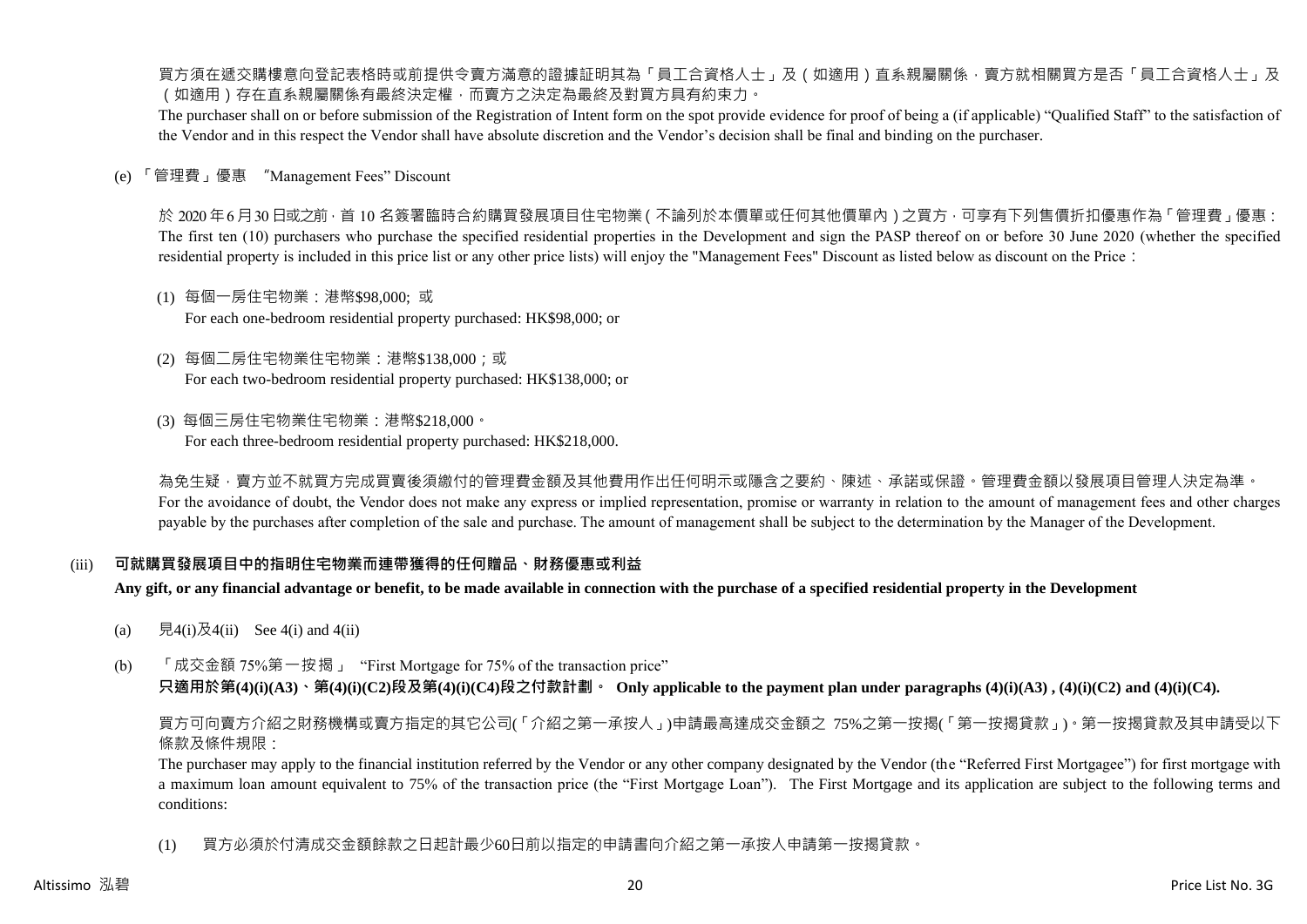The purchaser shall by prescribed form apply to the Referred First Mortgagee for the First Mortgage Loan, not less than 60 days before the due date of payment of the balance of the transaction price.

- (2) 買方須依照介紹之第一承按人之要求提供足夠之入息證明文件。 The purchaser shall provide sufficient proof of income in accordance with the requirements of the Referred First Mortgagee.
- (3) 買方須以所購之發展項目住宅物業之第一衡平法按揭及第一法定按揭作抵押。 The First Mortgage Loan shall be secured by a first equitable mortgage and a first legal mortgage over the residential property in the Development purchased by the purchaser.
- (4) 第一按揭貸款年期最長為 25年。

The maximum tenor of the First Mortgage Loan shall not exceed 25 years.

(5) 第一按揭貸款首 24 個月之年利率以介紹之第一承按人引用之最優惠利率(P)減 2% (P-2%)計算。其後的年利率以最優惠利率(P)加 2.375%(P+2.375%)計算。P 為 浮動利率,於本價單日期 P 為每年 5.375%。最終按揭利率以介紹之第一承按人審批結果而定,賣方並無就其作出,亦不得被視為就其作出任何不論明示或隱含 之陳述、承諾或保證。 The interest rate of the first 24 months of the First Mortgage Loan shall be Prime Rate (P) quoted by the Referred First Mortgagee minus 2% (P-2%). The interest rate for the

rest of the term of the First Mortgage Loan shall be Prime Rate (P) plus 2.375% (P+2.375%). P is subject to fluctuation. P as at the date of this price list is 5.375% per annum. The final mortgage rate will be subject to final approval by the Referred First Mortgagee. No representation, undertaking or warranty, whether express or implied, is given, or shall be deemed to have been given by the Vendor in respect thereof.

- (6) 第一按揭貸款之文件必須由介紹之第一承按人指定之律師行辦理,並由買方負責有關律師費用及其他開支。 All legal documents in relation to the First Mortgage Loan must be prepared by the solicitors' firm designated by the Referred First Mortgagee. All legal costs and other expenses incurred shall be paid by the Purchaser.
- (7) 買方於決定選擇此安排前,請先向介紹之第一承按人查詢清楚按揭條款及條件、批核條件及申請手續。 The purchaser is advised to enquire with the Referred First Mortgagee on details of the terms and conditions of the mortgage, approval conditions and application procedures of the First Mortgage before choosing this arrangement.
- (8) 第一按揭貸款條款及批核條件僅供參考,介紹之第一承按人保留不時更改第一按揭貸款條款及批核條件的權利。 The terms and conditions and approval conditions of the First Mortgage Loan are for reference only, the Referred First Mortgagee reserves the right to change the terms and conditions and approval conditions of the First Mortgage Loan from time to time as it sees fit.
- (9) 有關第一按揭貸款之批核與否及借貸條款以介紹之第一承按人之最終決定為準,與賣方無關,且於任何情況賣方均無需為此負責。賣方並無或不得被視為就第一 按揭貸款之按揭條款及條件以及申請之批核作出任何不論明示或隱含之陳述、承諾或保證。不論貸款獲批與否,買方仍須按正式合約完成交易及付清成交金額餘 款。

The terms and conditions and the approval of applications for the First Mortgage Loan are subject to the final decision of the Referred First Mortgagee, and are not related to the Vendor (who shall under no circumstances be responsible therefor). No representation, undertaking or warranty, whether express or implied, is given, or shall be deemed to have been given by Vendor in respect of the terms and conditions and the approval of applications for the First Mortgage Loan. Regardless the First Mortgage Loan is granted or not, the purchaser(s) shall complete the sale and purchase in accordance with the ASP and pay the balance of the transaction price.

(c) 「成交金額 10%第二按揭」 "Second Mortgage for 10% of the transaction price"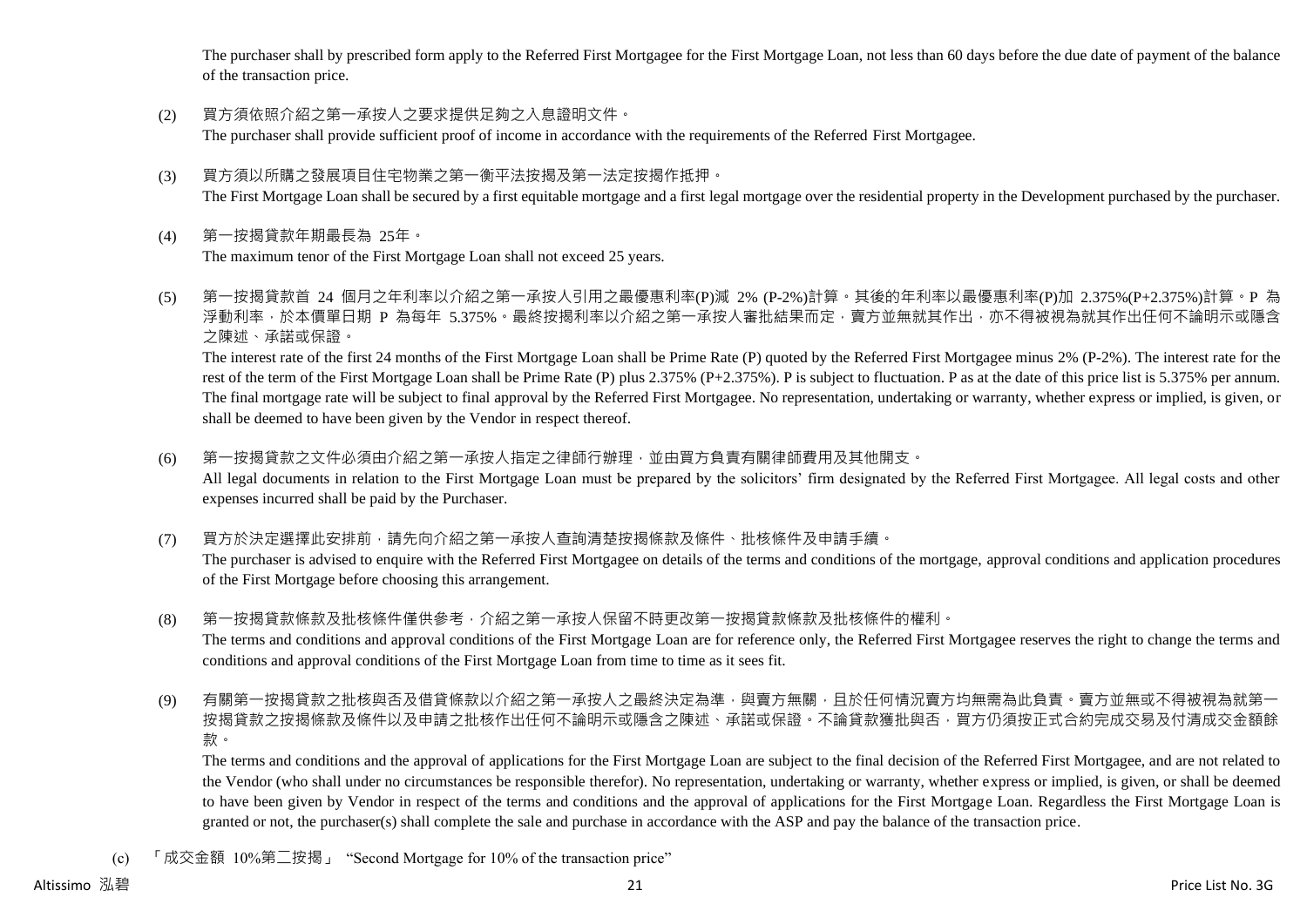買方可向賣方介紹之財務機構或賣方指定的其它公司(「介紹之第二承按人」) 申請最高達成交額之 10%之第二按揭,基本條款如下:

The Purchaser may apply to the financial institution referred by the Vendor or any other company designated by the Vendor (the "Referred Second Mortgagee") for second mortgage with a maximum loan amount equivalent to 10% of the Transaction Price (the "Second Mortgage"). The Second Mortgage and its application are subject to the following terms and conditions:

(1) 買方必須於付清成交金額餘款之日起計最少 60 日前以指定的申請書向介紹之第二承按人申請按揭貸款。

The purchaser(s) shall by prescribed form apply to the Referred Second Mortgagee for mortgage loan, not less than 60 days before the due date of payment of the balance of the transaction price.

(2) 買方須依照介紹之第二承按人之要求提供足夠之入息證明文件。

The purchaser shall provide sufficient proof of income in accordance with the requirements of the Referred Second Mortgagee.

(3) 第二按揭貸款年期最長為 5 年或與第一按揭貸款同等年期,以較短者為準

The maximum tenor of second mortgage loan shall be 5 years or the same tenor of first mortgage loan, whichever is the shorter.

(4) 第二按揭首 24 個月之年利率以介紹之第二承按人引用之最優惠利率(P)減 2.75% (P-2.75%)計算。其後的年利率以最優惠利率(P)加 2.375%(P+2.375%)計算計算。 P 為浮動利率,於本價 單日期 P 為每年 5.375%。最終按揭利率以介紹之第二承按人審批結果而定,賣方並無就其作出,亦不得被視為就其作出任何不論明示或 隱含之陳述、承諾或保證。

The interest rate of the first 24 months of the Second Mortgage shall be Prime Rate (P) quoted by the Referred Second Mortgagee minus 2.75% (P-2.75%). The interest rate for the rest of the term of the Second Mortgage shall be Prime Rate (P) plus 2.375% (P+2.375%). P is subject to fluctuation. P as at the date of this price list is 5.375% per annum. The final mortgage rate will be subject to final approval by the Referred Second Mortgagee. No representation, undertaking or warranty, whether express or implied, is given, or shall be deemed to have been given by the Vendor in respect thereof.

- (5) 第二按揭貸款最高金額為成交金額的 10%,惟第一按揭貸款及第二按揭貸款總金額不可超過成交金額或有關住宅物業的估價 (以較低者為準) 的 85%。 The maximum second mortgage loan amount shall be 10% of the transaction price, but the total amount of the first mortgage loan and the second mortgage loan together shall not exceed 85% of the transaction price or the valuation of the relevant residential property, whichever is the lower.
- (6) 第一按揭貸款銀行須為介紹之第二承按人所指定之銀行,買方並須首先得到該銀行書面同意辦理第二按揭貸款。 The first mortgagee bank shall be one which is nominated by the Referred Second Mortgagee. The purchaser(s) shall obtain the prior written consent from the first mortgagee bank for the application of second mortgage loan.
- (7) 第一按揭貸款及第二按揭貸款申請將由有關承按機構獨立處理。 The applications for first mortgage loan and the second mortgage loan will be processed by the relevant mortgagees independently.
- (8) 所有第二按揭貸款及其相關擔保之法律文件必須由介紹之第二承按人指定律師行辦理,買方及其擔保人(如有) 須支付所有第二按揭貸款及其擔保相關之律師 費及雜費。

All legal documents of the second mortgage loan and its related guarantee shall be handled by the solicitors designated by the Referred Second Mortgagee and all legal costs and disbursement relating thereto shall be borne by the purchaser(s) and his/her/their guarantor(s) (if any).

(9) 第二按揭貸款批出與否及其條款,介紹之第二承按人有最終決定權,其決定與賣方無關,賣方亦無需為此負責。不論貸款獲批與否,買方仍須按正式合約完 成交易及付清成交金額餘款。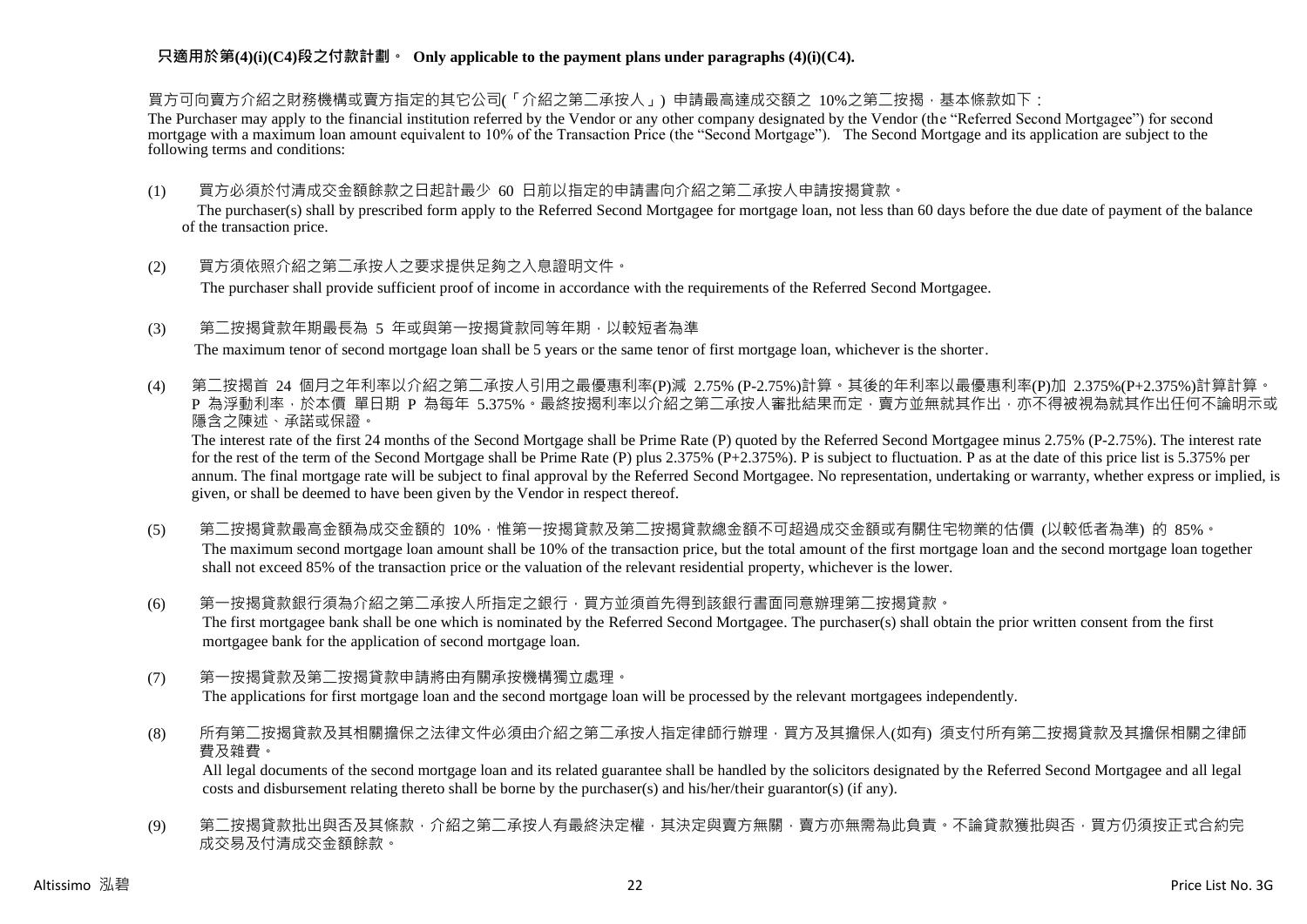The approval or disapproval of the second mortgage loan and terms thereof are subject to the final decision of the Referred Second Mortgagee. The decision is not related to the vendor and the vendor shall not be responsible therefor. Regardless the loan is granted or not, the purchaser(s) shall complete the sale and purchase in accordance with the ASP and pay the balance of the transaction price.

- (10) 第二按揭貸款受其他條款及細則約束。 The second mortgage loan is subject to other terms and conditions.
- (d) 「成交金額 30%第二按揭」 "Second Mortgage for 30% of the transaction price" **只適用於第(4)(i)(C6)段之付款計劃。 Only applicable to the payment plans under paragraphs (4)(i)(C6).**

### 買方可向賣方介紹之財務機構或賣方指定的其它公司(「介紹之第二承按人」) 申請最高達成交額之 30%之第二按揭,基本條款如下:

The Purchaser may apply to the financial institution referred by the Vendor or any other company designated by the Vendor (the "Referred Second Mortgagee") for second mortgage with a maximum loan amount equivalent to 30% of the Transaction Price (the "Second Mortgage"). The Second Mortgage and its application are subject to the following terms and conditions:

- (1) 買方必須於付清成交金額餘款之日起計最少 60 日前以指定的申請書向介紹之第二承按人申請按揭貸款。 The purchaser(s) shall by prescribed form apply to the Referred Second Mortgagee for mortgage loan, not less than 60 days before the due date of payment of the balance of the transaction price.
- (2) 買方須依照介紹之第二承按人之要求提供足夠之入息證明文件。 The purchaser shall provide sufficient proof of income in accordance with the requirements of the Referred Second Mortgagee.
- (3) 第二按揭貸款年期最長為 5 年或與第一按揭貸款同等年期,以較短者為準 The maximum tenor of second mortgage loan shall be 5 years or the same tenor of first mortgage loan, whichever is the shorter.
- (4) 第二按揭首 24 個月之年利率以介紹之第二承按人引用之最優惠利率(P)減 2.75% (P-2.75%)計算。其後的年利率以最優惠利率(P)加2.375%(P+2.375%)計算計算。 P 為浮動利率,於本價單日期 P 為每年 5.375%。最終按揭利率以介紹之第二承按人審批結果而定,賣方並無就其作出,亦不得被視為就其作出任何不論明示 或隱含之陳述、承諾或保證。

The interest rate of the first 24 months of the Second Mortgage shall be Prime Rate (P) quoted by the Referred Second Mortgagee minus 2.75% (P-2.75%). The interest rate for the rest of the term of the Second Mortgage shall be Prime Rate (P) plus 2.375% (P+2.375%). P is subject to fluctuation. P as at the date of this price list is 5.375% per annum. The final mortgage rate will be subject to final approval by the Referred Second Mortgagee. No representation, undertaking or warranty, whether express or implied, is given, or shall be deemed to have been given by the Vendor in respect thereof.

- (5) 第二按揭貸款最高金額為成交金額的 30%,惟第一按揭貸款及第二按揭貸款總金額不可超過成交金額或有關住宅物業的估價 (以較低者為準) 的 80%。 The maximum second mortgage loan amount shall be 30% of the transaction price, but the total amount of the first mortgage loan and the second mortgage loan together shall not exceed 80% of the transaction price or the valuation of the relevant residential property, whichever is the lower.
- (6) 第一按揭貸款銀行須為介紹之第二承按人所指定之銀行,買方並須首先得到該銀行書面同意辦理第二按揭貸款。 The first mortgagee bank shall be one which is nominated by the Referred Second Mortgagee. The purchaser(s) shall obtain the prior written consent from the first mortgagee bank for the application of second mortgage loan.
- (7) 第一按揭貸款及第二按揭貸款申請將由有關承按機構獨立處理。 The applications for first mortgage loan and the second mortgage loan will be processed by the relevant mortgagees independently.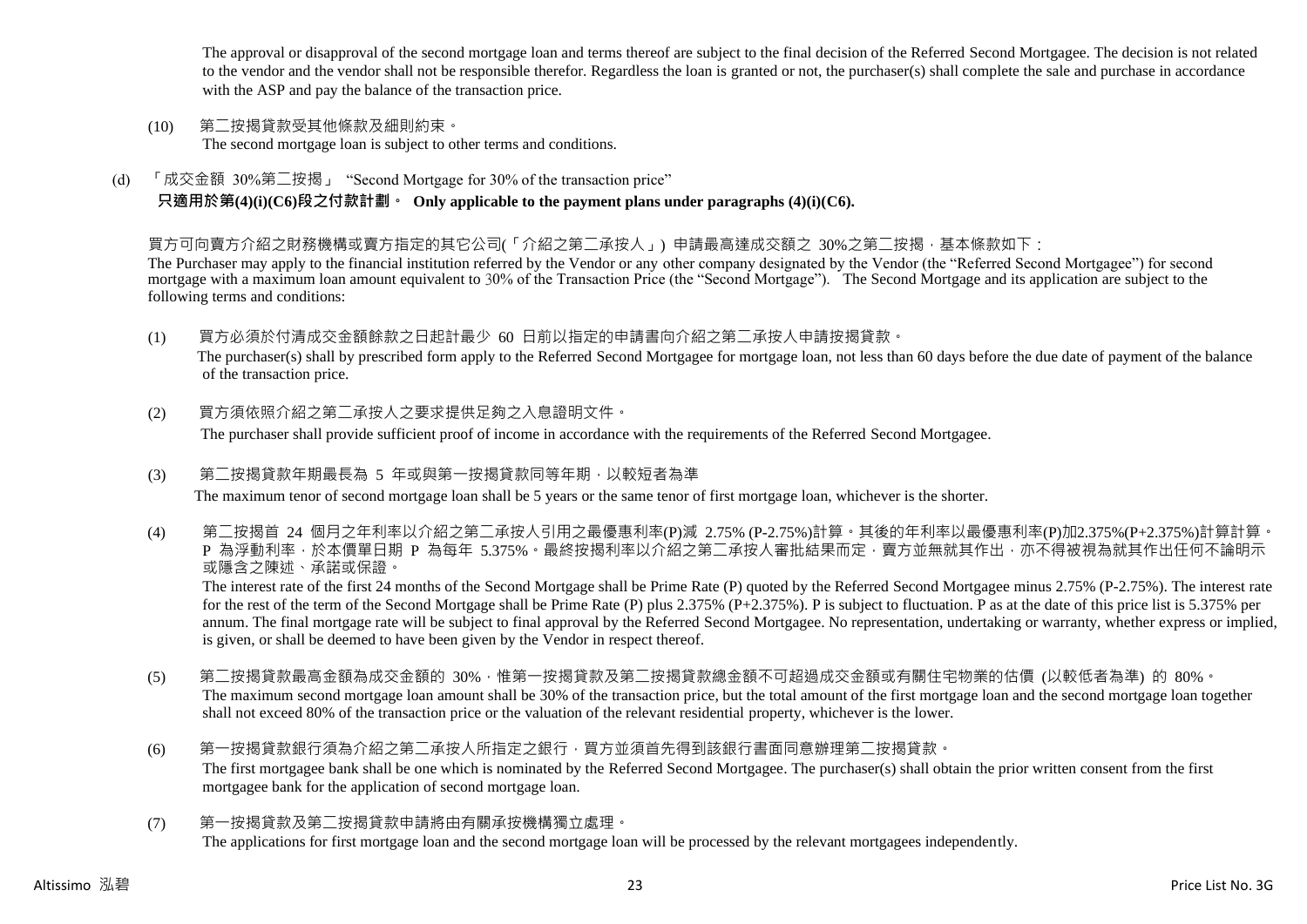(8) 所有第二按揭貸款及其相關擔保之法律文件必須由介紹之第二承按人指定律師行辦理,買方及其擔保人(如有)須支付所有第二按揭貸款及其擔保相關之律師費及 雜費。

All legal documents of the second mortgage loan and its related guarantee shall be handled by the solicitors designated by the Referred Second Mortgagee and all legal costs and disbursement relating thereto shall be borne by the purchaser(s) and his/her/their guarantor(s) (if any).

(9) 第二按揭貸款批出與否及其條款,介紹之第二承按人有最終決定權,其決定與賣方無關,賣方亦無需為此負責。不論貸款獲批與否,買方仍須按正式合約完 成交易及付清成交金額餘款。

The approval or disapproval of the second mortgage loan and terms thereof are subject to the final decision of the Referred Second Mortgagee. The decision is not related to the vendor and the vendor shall not be responsible therefor. Regardless the loan is granted or not, the purchaser(s) shall complete the sale and purchase in accordance with the ASP and pay the balance of the transaction price.

- (10) 第二按揭貸款受其他條款及細則約束。 The second mortgage loan is subject to other terms and conditions.
- (f) 「首**2**年每年3厘回報補貼優惠 "First Two Year Return Subsidy at 3% p.a. Benefit " **只適用於選擇支付計劃 (4)(i)(C7)的買方。 Only applicable to the payment plans under paragraphs (4)(i)(C7).**

受限於相關交易文件條款及條件(包括但不限於買方須依照買賣合約訂定的日期付清每一期樓款及售價餘款#,由完成買賣日翌日起計為期2 年,買方每月可獲一筆現 金補貼,每月補貼金額相等於售價乘以3%除以12。於上述補貼期間,現金補貼將於每月的第一個工作天存入買方於香港持牌銀行開立之戶口 (或以其他由賣方決定的 方式支付)。

Subject to the terms and conditions of the relevant transaction documents (including without limitation that the Purchaser shall settle each part payment and the balance of the Purchase Price# according to the respective dates stipulated in the agreement for sale and purchase), monthly subsidy will be given to the Purchaser for a two-year period from the date immediately after the Completion Date. The amount of the monthly subsidy is equivalent to the Purchase Price times 3% divide by 12 months. The monthly subsidy will be deposited directly into the purchaser's bank account maintained with a licenced bank in Hong Kong (or in any other manner as the Vendor may decide) on the 1st working day of each calendar month during the aforesaid subsidy period.

**#** 以賣方代表律師實際收到款項日期計算

# the actual date of payment(s) received by the Vendor's solicitors shall be considered as the date of settlement of payment by the Purchaser.

(g) 「首**3**年每年2厘回報補貼優惠 "First Three Year Return Subsidy at 2% p.a. Benefit "

**只適用於選擇支付計劃 (4)(i)(C8)的買方。 Only applicable to the payment plans under paragraphs (4)(i)(C8).**

受限於相關交易文件條款及條件(包括但不限於買方須依照買賣合約訂定的日期付清每一期樓款及售價餘款#,由完成買賣日翌日起計為期3 年,買方每月可獲一筆現 金補貼,每月補貼金額相等於售價乘以2%除以12。於上述補貼期間,現金補貼將於每月的第一個工作天存入買方於香港持牌銀行開立之戶口 (或以其他由賣方決定的 方式支付)。

Subject to the terms and conditions of the relevant transaction documents (including without limitation that the Purchaser shall settle each part payment and the balance of the Purchase Price# according to the respective dates stipulated in the agreement for sale and purchase), monthly subsidy will be given to the Purchaser for a three-year period from the date immediately after the Completion Date. The amount of the monthly subsidy is equivalent to the Purchase Price times 2% divide by 12 months. The monthly subsidy will be deposited directly into the purchaser's bank account maintained with a licenced bank in Hong Kong (or in any other manner as the Vendor may decide) on the 1st working day of each calendar month during the aforesaid subsidy period.

#### **#** 以賣方代表律師實際收到款項日期計算

# the actual date of payment(s) received by the Vendor's solicitors shall be considered as the date of settlement of payment by the Purchaser.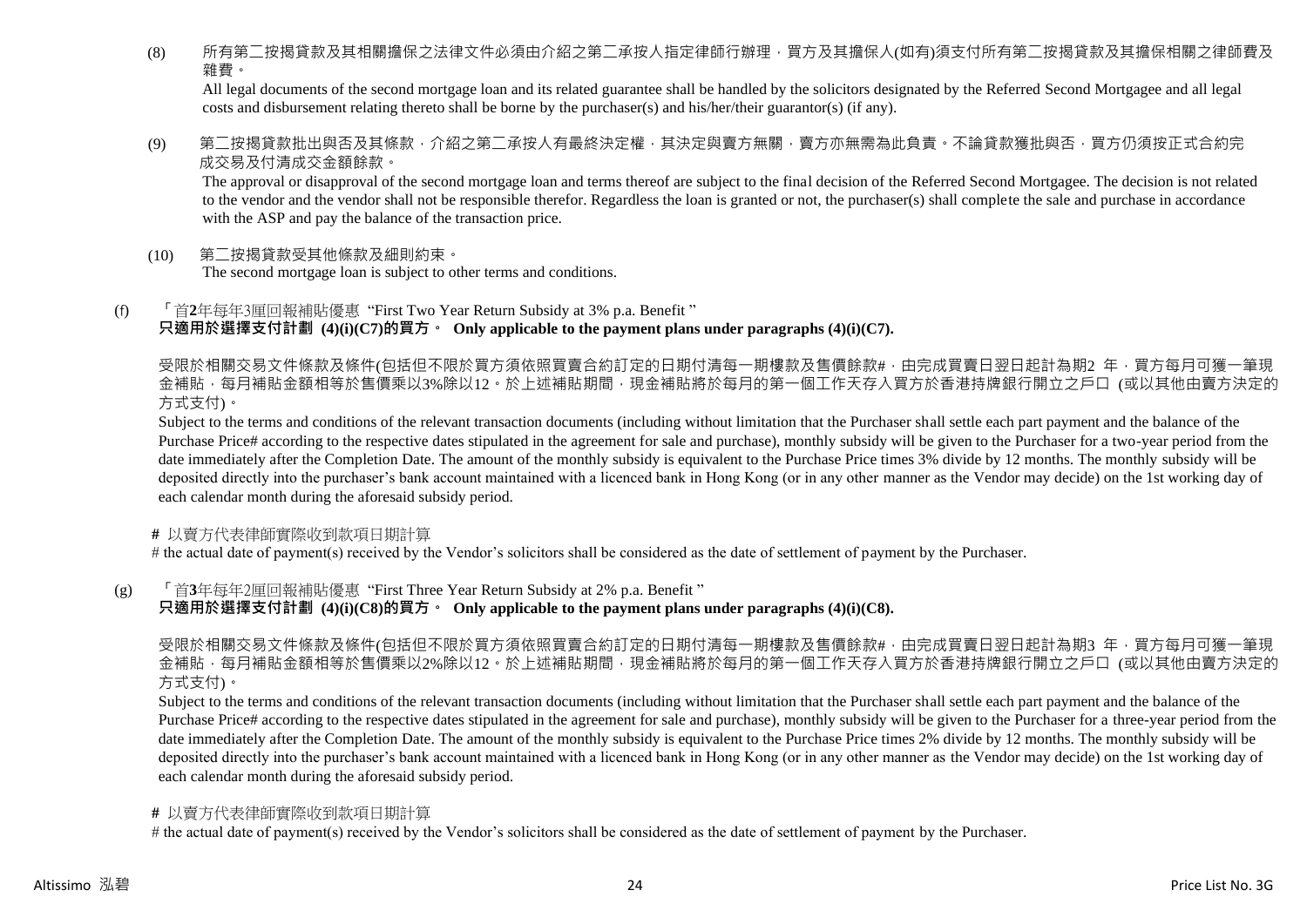(h) 提前收樓裝修優惠 Early Occupation for Fitting-out Benefit

買方可選擇獲取提前收樓裝修優惠(「該優惠」)。買方如決定選擇獲取該優惠,在付清全部成交金額的前提下,可於2020年8月1日或之後向賣方提出書面申請該優惠。 在賣方批准申請後 · 買方須簽署有關在所購住宅物業買賣成交前佔用該物業之許可協議(「許可協議」)(格式及內容由賣方訂明 · 買方不得要求任何修改) · 主要條款如 下:

The Purchaser may opt for obtaining the Early Occupation for Fitting-out Benefit (the "Benefit"). If the Purchaser decides to opt for obtaining the Benefit, then on the condition that the Purchaser has fully paid all the transaction price, the Purchaser may submit written application to the Vendor for the Benefit on or after 1 August 2020. Once the application is approved by the Vendor, the Purchaser shall execute a Licence Agreement (the "Licence Agreement") for occupation of the residential property purchased before completion of sale and purchase of the same (in such form and substance as the Vendor may prescribe and the Purchaser shall not request any amendment thereto), the principal terms of which are as follows:

1. 許可佔用期由賣方就有關發展項目之佔用許可證已發出且賣方能將該住宅物業交予買方一事向買方發出書面通知的日期後第 60 日開始,至該住宅物業買賣之成交日 期為止;

The licence period shall commence from the 60th day after the date of the Vendor's written notice to the Purchaser that the Occupation Permit in respect of the Development has been issued and that the Vendor is in a position to hand over the residential property to the Purchaser, and until the date of completion of sale and purchase of the residential property;

2. 許可佔用期内 ,買方只可就該住宅物業進行裝修工程。買方不得遷入居住該住宅物業,亦不得容許或容忍他人遷入居住該住宅物業。

The user of the residential property during the licence period shall be limited to fitting-out works of the residential property only. The Purchaser shall not reside in the residential property nor shall permit or suffer other person(s) to reside therein.

- 3. 許可佔用期之許可費用金額為港幣10元,於簽署許可協議時支付。 The licence fee during the licence period shall be HK\$10.00, payable upon signing of the Licence Agreement.
- 4. 買方必須負責繳付許可協議之印花稅裁定費及印花稅(如有)、準備和簽署許可協議所需之所有律師費。賣方將負責繳付許可佔用期內該住宅物業之管理費、差餉、地 租、公用事業服務收費、公用事業服務按金及其它開支等(如有)。

The Purchaser shall be responsible to pay for the stamp duty adjudication fee and stamp duty (if any) on the Licence Agreement, the legal costs for the preparation and execution of the Licence Agreement. The Vendor will be responsible to pay for the management fees, government rates and rents, utilities charges, utilities deposits and all other outgoings, etc. (if any) of the residential property during the licence period.

詳情以相關交易文件條款作準。

Subject to the terms and conditions of the relevant transaction documents.

# (iv) **誰人負責支付買賣該發展項目中的指明住宅物業的有關律師費及印花稅**

**Who is liable to pay the solicitors' fees and stamp duty in connection with the sale and purchase of a specified residential property in the Development**

(a) 如買方選用賣方代表律師處理買賣合約、按揭及轉讓契,賣方同意支付買賣合約及轉讓契兩項法律文件之律師費用。如買方選擇另聘代表律師處理買賣合約、按揭及轉 讓契,買方及賣方須各自負責有關買賣合約及轉讓契兩項法律文件之律師費用。

If the purchaser appoints the vendor's solicitors to handle the agreement for sale and purchase, mortgage and assignment, the vendor agrees to bear the legal cost of the agreement for sale and purchase and the assignment. If the purchaser chooses to instruct his own solicitors to handle the agreement for sale and purchase, mortgage or assignment, each of the vendor and purchaser shall pay his own solicitors' legal fees in respect of the agreement for sale and purchase and the assignment.

(b) 買方須支付一概有關臨時買賣合約、買賣合約及轉讓契的印花稅(包括但不限於任何買方提名書或轉售(如有)的印花稅、額外印花稅、買家印花稅及任何與過期繳付任何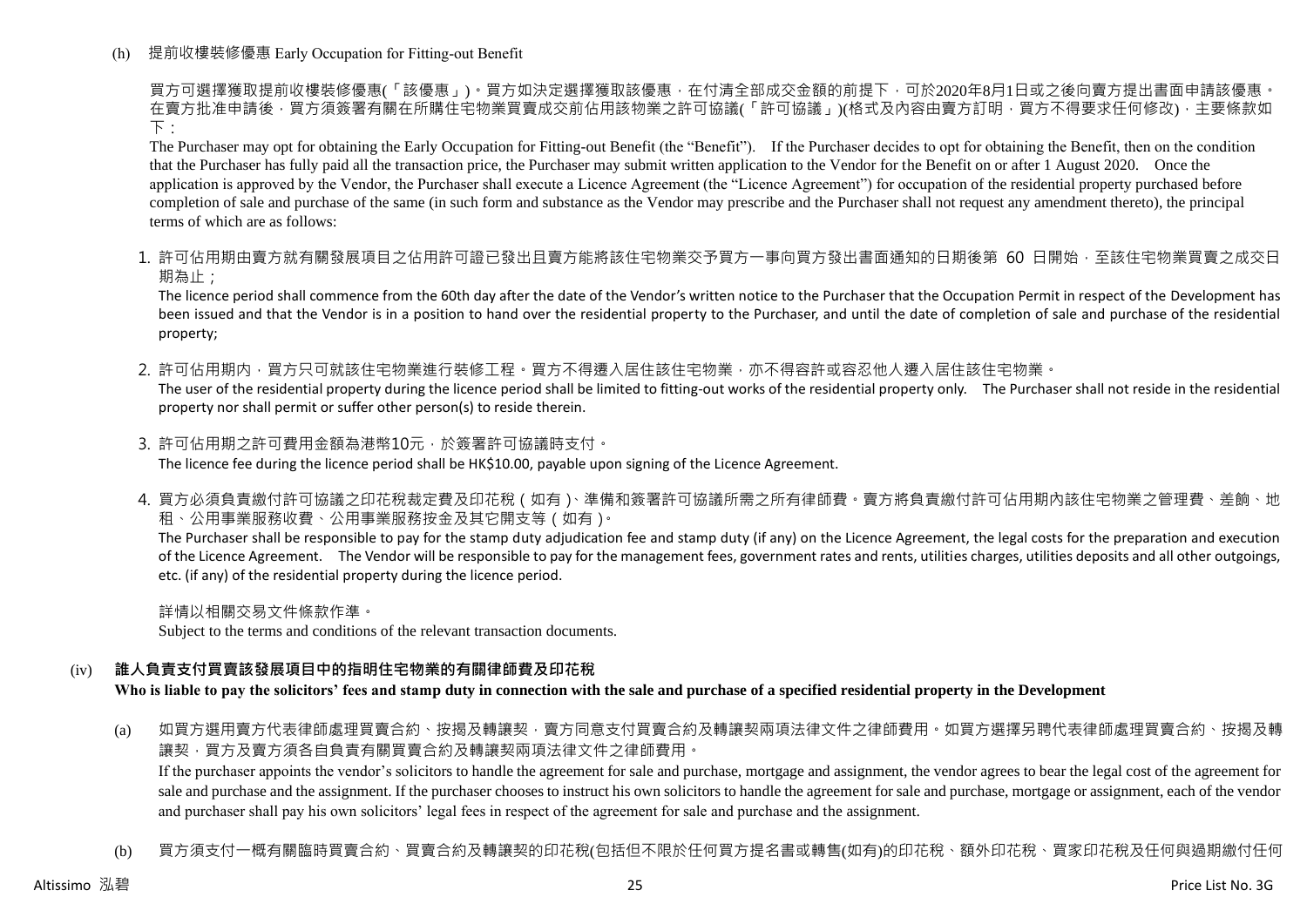印花稅有關的罰款、利息及附加費等)。

All stamp duties on the preliminary agreement for sale and purchase, the agreement for sale and purchase and the assignment (including without limitation any stamp duty on, if any, nomination or sub-sale, any special stamp duty, any buyer's stamp duty and any penalty, interest and surcharge, etc. for late payment of any stamp duty) will be borne by the purchaser.

# (v) **買方須爲就買賣該發展項目中的指明住宅物業簽立任何文件而支付的費用**

**Any charges that are payable by a purchaser for execution of any document in relation to the sale and purchase of a specified residential property in the Development**

有關其他法律文件之律師費如:附加合約、買方提名書、有關樓宇交易之批地文件、大廈公契及其他樓契之核證費、查冊費、註冊費、圖則費及其他實際支出等等,均由買 方負責,一切有關按揭及其他費用均由買方負責。

All legal costs and charges in relation to other legal documents such as supplemental agreement, nomination, certifying fee for Government Lease, deed of mutual covenant and all other title documents, search fee, registration fee, plan fee and all other disbursements shall be borne by the purchaser. The purchase) shall also pay and bear the legal costs and disbursements in respect of any mortgage.

# 備註: 買方如因任何原因需更改支付條款,必須得賣方事先同意,並須向賣方繳付\$7,500 不可狠還手續費及自付全部相關額外費用。

Remark: If a Purchaser would like to change the payment terms for whatever reasons, the prior consent of the Vendor must be obtained and a non-refundable administrative fee of \$7,500 shall be payable by the Purchaser to the Vendor and the Purchaser shall bear all related extra expenses.

# (5) **賣方已委任地產代理在發展項目中的指明住宅物業的出售過程中行事:**

**The vendor has appointed estate agents to act in the sale of any specified residential property in the Development:** 賣方委任的代理: Agents appointed by the vendor:

中原地產代理有限公司 Centaline Property Agency Limited

美聯物業代理有限公司 Midland Realty International Limited

利嘉閣地產有限公司 Ricacorp Properties Limited

香港置業(地產代理)有限公司 Hong Kong Property Services (Agency) Limited

世紀 21 集團有限公司及旗下特許經營商 Century 21 Group Limited and Franchisees

香港地產代理商總會有限公司及其特許會員 Hong Kong Real Estate Agencies General Association Limited and Chartered Members

請注意:任何人可委任任何地產代理在購買該項目中的指明住宅物業的過程中行事,但亦可以不委任任何地產代理。

Please note that a person may appoint any estate agent to act in the purchase of any specified residential property in the Development. Also, that person does not necessarily have to appoint any